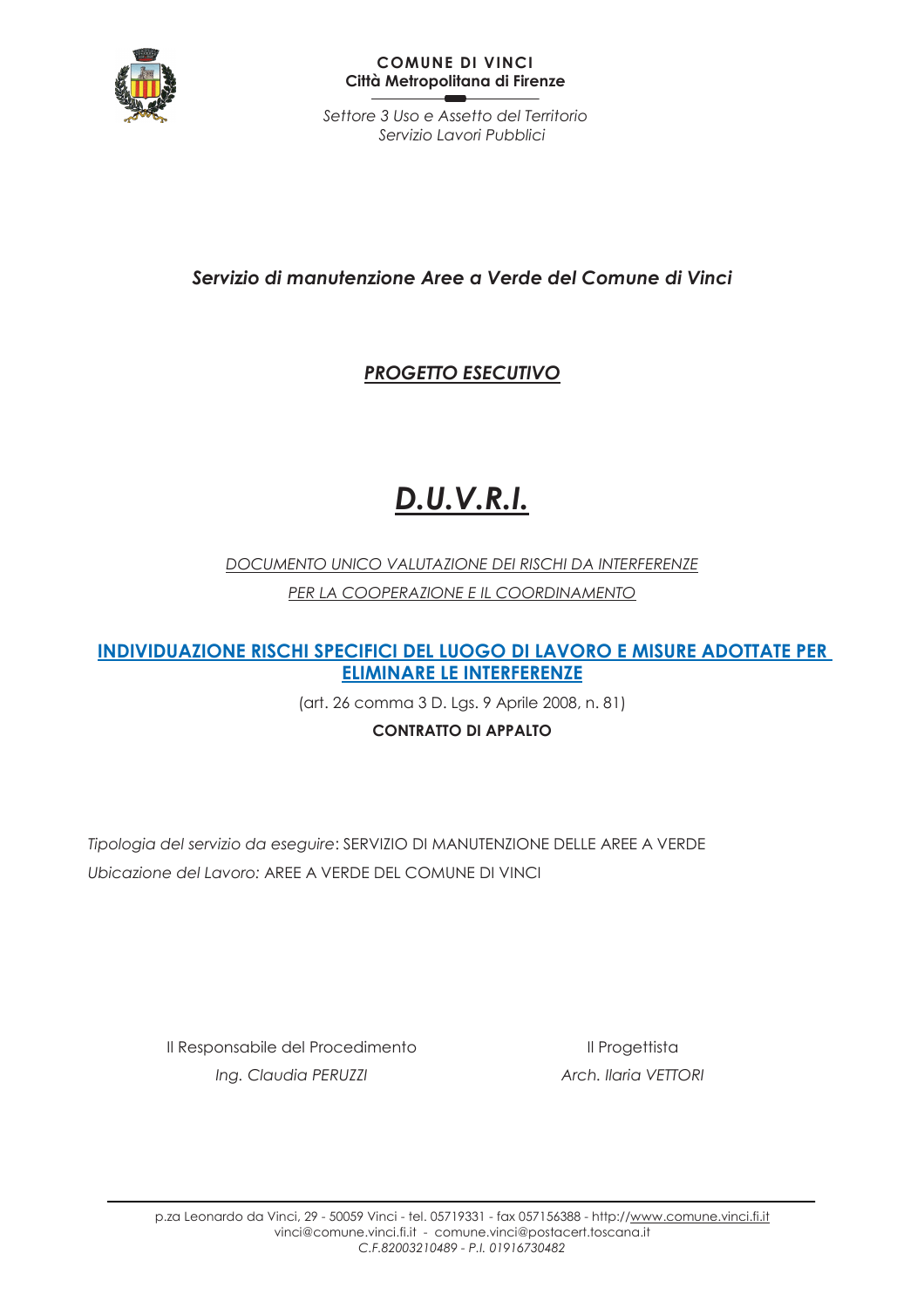### **INDICE**

| 1. PREMESSA                                                                                   | p. 3  |
|-----------------------------------------------------------------------------------------------|-------|
| 2. DEFINIZIONI FONDAMENTALI                                                                   | p. 3  |
| 3. DESCRIZIONE E ANALISI DEL COMMITTENTE                                                      | p. 4  |
| 3.1. Dati identificativi del committente e descrizione dell'impresa appaltatrice              | p. 4  |
| 3.1.1. Soggetti del committente aventi compiti inerenti la sicurezza dell'ente<br>committente | p. 4  |
| 3.1.2. Descrizione dell'attività del committente                                              | p. 5  |
| 3.1.3. Referenti della sicurezza sul luogo di lavoro                                          | p. 5  |
| 4. DESCRIZIONE E ANALISI DELL'APPALTATORE                                                     | p. 5  |
| 5. DESCRIZIONE DELL'ATTIVITÀ OGGETTO DI AFFIDAMENTO                                           | p. 6  |
| 5.1. Irrigazione                                                                              | p. 7  |
| 5.2. Potatura di alleggerimento                                                               | p.8   |
| 5.3. Falciatura di tappeti erbosi con macchine                                                | p. 7  |
| 5.4. Falciatura manuale dei prati interni alle aiuole                                         | p.7   |
| 5.5. Falciatura scarpate, cigli stradali e aiuole                                             | p. 7  |
| 5.6. Taglio erba lungo cigli, scarpate e banchine                                             | p. 7  |
| 5.7. Sistemazione spazi aperti                                                                | p. 8  |
| 5.8. Prestazioni non previste e/o da valutarsi in economia                                    | p. 8  |
| 6. RISCHI CONNESSI E MISURE DI PREVENZIONE E PROTEZIONE SPECIFICHE                            | p. 8  |
| 6.1. Rischi specifici ambiente di lavoro                                                      | p. 8  |
| 6.2. Rischi specifici da interferenza                                                         | p. 10 |
| 7. MISURE GENERALI DI PREVENZIONE E PROTEZIONE SPECIFICHE                                     | p. 11 |
| 8. REGOLE GENERALI PER IL COORDINAMENTO E LA COOPERAZIONE NELLE FASI LAVORATIVE               | p. 11 |
| 8.1. Disposizioni obbligatorie per il personale della ditta appaltatrice                      | p. 11 |
| 8.2. Obbligo di contenimento di inquinamento acustico e vibrazioni                            | p. 12 |
| 8.3. Obbligo di contenimento di inquinamento ambientale                                       | p. 12 |
| 8.4. Gestione rifiuti                                                                         | p. 13 |
| 8.5. Rischio di caduta di persone o materiali dall'alto                                       | p. 13 |
| 8.6. Rischio incendio                                                                         | p. 13 |
| 8.7. Accesso degli automezzi o macchine operatrici                                            | p. 13 |
| 9. PROCEDURA PER I CASI DI EMERGENZA                                                          | p. 13 |
| 10. PRESCRIZIONI                                                                              | p. 14 |
| 11. ONERI PER LA SICUREZZA                                                                    | p. 14 |
| 12. INFORMAZIONE DEI LAVORATORI, COMMITTENTE E DITTA APPALTATRICE                             | p. 15 |
| 13. AGGIORNAMENTO DEL DUVRI                                                                   | p. 16 |
| 14. DISPOSITIVI FINALI                                                                        | p. 16 |
| ALLEGATI 1                                                                                    | p. 18 |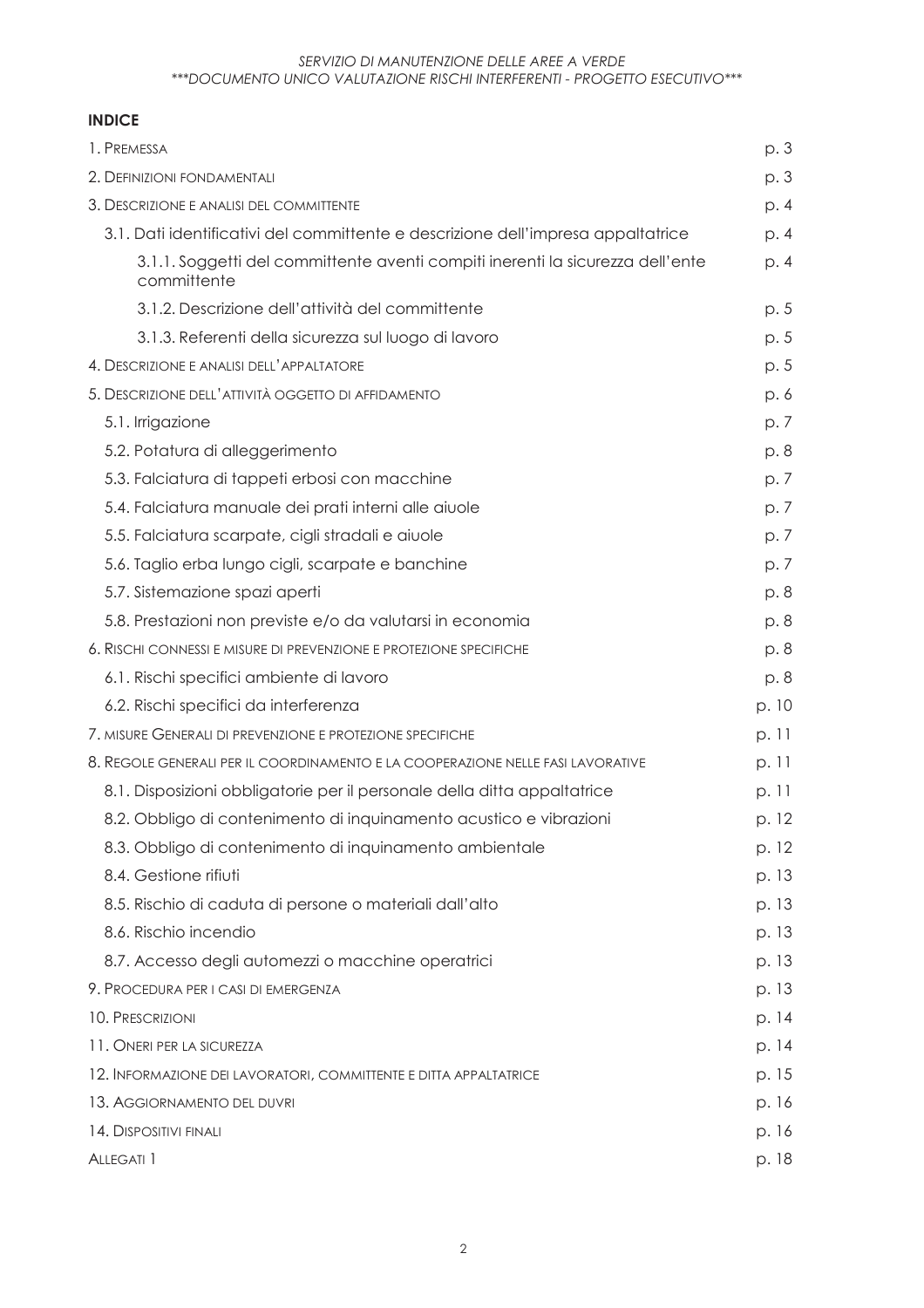#### 1. PREMESSA

Il presente Documento è redatto ai sensi dell'art. 26 del D. Las. 9 Aprile 2008 n. 81 e mira all'individuazione dei Rischi di Interferenza scaturiti dalla presenza di due attività nel medesimo luogo di lavoro.

#### 2. DEFINIZIONI FONDAMENTALI

COMMITTENTE - Trattasi dell'ente o dell'azienda che commissiona il lavoro o l'appalto.

APPALTATRICE/APPALTATORE/FORNITORE - E' la ditta che riceve l'incarico o l'appalto per l'esecuzione di un'attività, la fornitura di una merce o di un servizio.

INTERFERENZA - Circostanza dove si verifica un contatto rischioso tra il personale della Ditta Committente e quello della ditta Appaltatrice o tra il personale di imprese diverse che operano contemporaneamente nella stessa area aziendale con contratti indipendenti.

COSTI DELLA SICUREZZA - Sono i costi derivanti da oneri oppure dall'impiego di risorse dell'Ente Committente per garantire le condizioni di sicurezza nell'esecuzione dei lavori. Tali costi devono essere valutati dalla ditta Committente ed indicati nel contratto. In generale rientrano nei costi della sicurezza tutte quelle spese che il Committente prevede di sostenere "in più rispetto a quanto ha già a disposizione" per garantire la sicurezza dei lavoratori dei rischi da interferenze.

FINALITÀ - Il presente Documento di Valutazione è stato redatto preventivamente alla fase di appalto in ottemperanza al dettato dell'art. 26, comma 3 del D.Las. 9 Aprile 2008, n. 81:

- · Per promuovere la cooperazione e il coordinamento previsto al comma 2 del medesimo articolo:
- Per cooperare all'attuazione delle misure di protezione e prevenzione dai rischi sul lavoro incidenti sull'attività lavorativa oggetto dell'appalto;
- · Per coordinare gli intereventi di protezione e prevenzione dai rischi cui sono esposti i lavoratori:
- · Per informarsi reciprocamente in merito a tali misure:

al fine di *eliminare o, se ciò non è possibile, ridurre al minimo i rischi da interferenze* nelle lavorazioni oggetto:

- X Dell'appalto;
- $\Box$  Del contratto d'opera:
- $\Box$  Del contratto di somministrazione:
- $\Box$  Altra tipologia di contratto  $\Box$

da stipularsi tra le parti in forma scritta.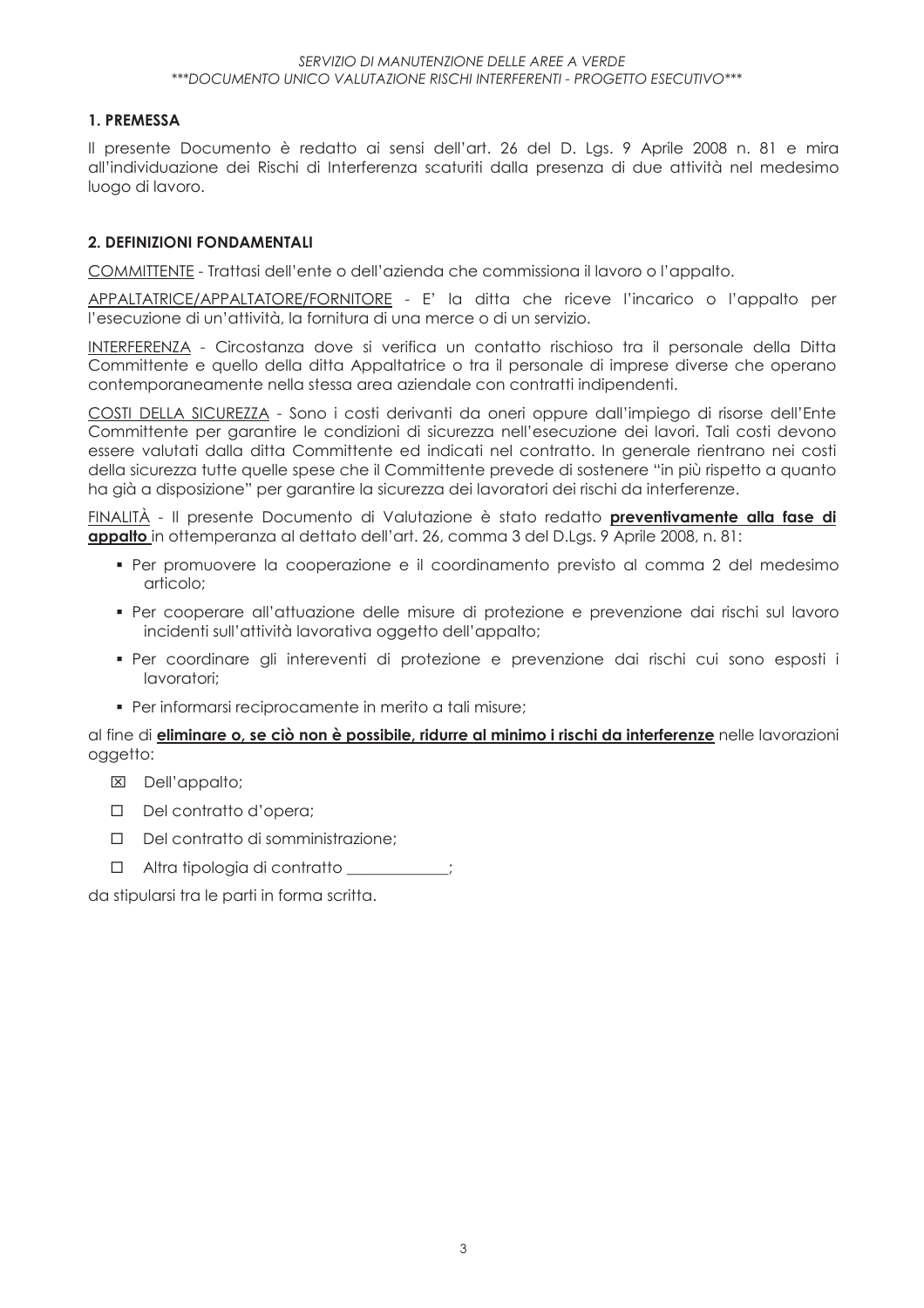## 3. DESCRIZIONE E ANALISI DEL COMMITTENTE

#### 3.1 - DATI IDENTIFICATIVI DEL COMMITTENTE E DESCRIZIONE DELL'IMPRESA APPALTATRICE

| Ragione Sociale del committente:            | <b>COMUNE DI VINCI</b>                                                        |
|---------------------------------------------|-------------------------------------------------------------------------------|
| Settore di Riferimento:                     | Settore 3 – Uso e Assetto del Territorio                                      |
| Sede Legale:                                | Piazza Leonardo da Vinci, 29 - 50059 Vinci (FI)                               |
| Strutture interessate:                      | Aree a Verde comune di Vinci                                                  |
| Datore di Lavoro/Responsabile del servizio* | Ing. Claudia PERUZZI                                                          |
| Attività svolta*                            | <b>AMMINISTRAZIONE COMUNALE - Settore 3 - Uso e</b><br>Assetto del Territorio |
|                                             | - Servizio Lavori Pubblici:                                                   |
|                                             | - Servizio Urbanistica ed Edilizia                                            |
| Tel e Fax:                                  | <b>Tel. 0571 – 933.1</b> (centralino)                                         |
|                                             | <b>Tel. 0571 – 933.227</b> (Ing. Claudia PERUZZI)                             |
|                                             | Fax 0571 - 56388                                                              |

\* In qualità di Responsabile di settore, ai sensi dell'art. 2 comma 1 lett. b) del D. Las. 81/2008

#### 3.1.1 SOGGETTI DEL COMMITTENTE AVENTI COMPITI INERENTI LA SICUREZZA DELL'ENTE COMMITTENTE

| Responsabile Servizio Prevenzione e<br>Protezione del Committente (RSPP)**                                            | Ing. Stefano BROGI                                                                                                                                                                                                                                                                                                                                                                                                                                                                                                                                                                                                                                                                                                                                                                                                                                                                                                                                                                      |
|-----------------------------------------------------------------------------------------------------------------------|-----------------------------------------------------------------------------------------------------------------------------------------------------------------------------------------------------------------------------------------------------------------------------------------------------------------------------------------------------------------------------------------------------------------------------------------------------------------------------------------------------------------------------------------------------------------------------------------------------------------------------------------------------------------------------------------------------------------------------------------------------------------------------------------------------------------------------------------------------------------------------------------------------------------------------------------------------------------------------------------|
| Rappresentante dei lavoratori per la sicurezza<br>del Committente (RLS)**                                             | <b>Fabio NESTI</b>                                                                                                                                                                                                                                                                                                                                                                                                                                                                                                                                                                                                                                                                                                                                                                                                                                                                                                                                                                      |
| Addetti al Pronto Soccorso – PS ed alla<br>gestione delle emergenze del Co**<br>Addetti intervento antincendio – Al** | PS: BARBATO ANGELA, BARSANTI<br>ROBERTA,<br>Linda, BOCHICCHIO<br><b>BENVENUTI</b><br>Alessandro,<br>CALONACI ALESSIO, CRISTIANINI MONICA, FIORE<br>DOMENICO, GIRALDI<br>CLAUDIO.<br>LAMANNA<br>MAZZANTI<br><b>MITOLO</b><br>MONICA,<br>Francesco.<br>CLAUDIO, NESTI Fabio, PERUZZI FRANCESCA, PUCA<br>MARCO, PULCINELLI ANNA MARIA, ROMANELLI<br>FRANCESCO, SALVADORI DONELLA, SCARDIGLI<br>MATTEO, TADDEI MONICA, DI MAGGIO ALESSIA,<br><b>VETTORI ILARIA, VEZZOSI VANIA</b><br>ANGELA, BARSANTI ROBERTA,<br>BARBATO<br>Al:<br>BOCHICCHIO Alessandro, BOLDRINI FRANCESCA,<br>BORRACCHINI DANIELE, CECCONI<br>STEFANO,<br>CRISTIANINI MONICA, DANI COSIMO, FALCIATI<br>FABIO, FIORE DOMENICO, GIRALDI CLAUDIO,<br>IULIANO SERGIO, LAMANNA Francesco, MANCINI<br>CINZIA, MITOLO CLAUDIO, NESTI Fabio, PERUZZI<br>FRANCESCA, PUCA MARCO, PULCINELLI ANNA<br>MARIA, ROMANELLI FRANCESCO, SALVADORI<br>DONELLA, STADERINI LUCIA,<br><b>TRONCI</b><br>ENZO,<br>VETTORI ILARIA, VEZZOSI VANIA |
| Medico competente del Committente – Mc***                                                                             | Dott.ssa Ramona De Gregoriis                                                                                                                                                                                                                                                                                                                                                                                                                                                                                                                                                                                                                                                                                                                                                                                                                                                                                                                                                            |

«\* gli Attestati di partecipazione ai corsi sono a disposizione presso l'ufficio personale del Comune di Vinci.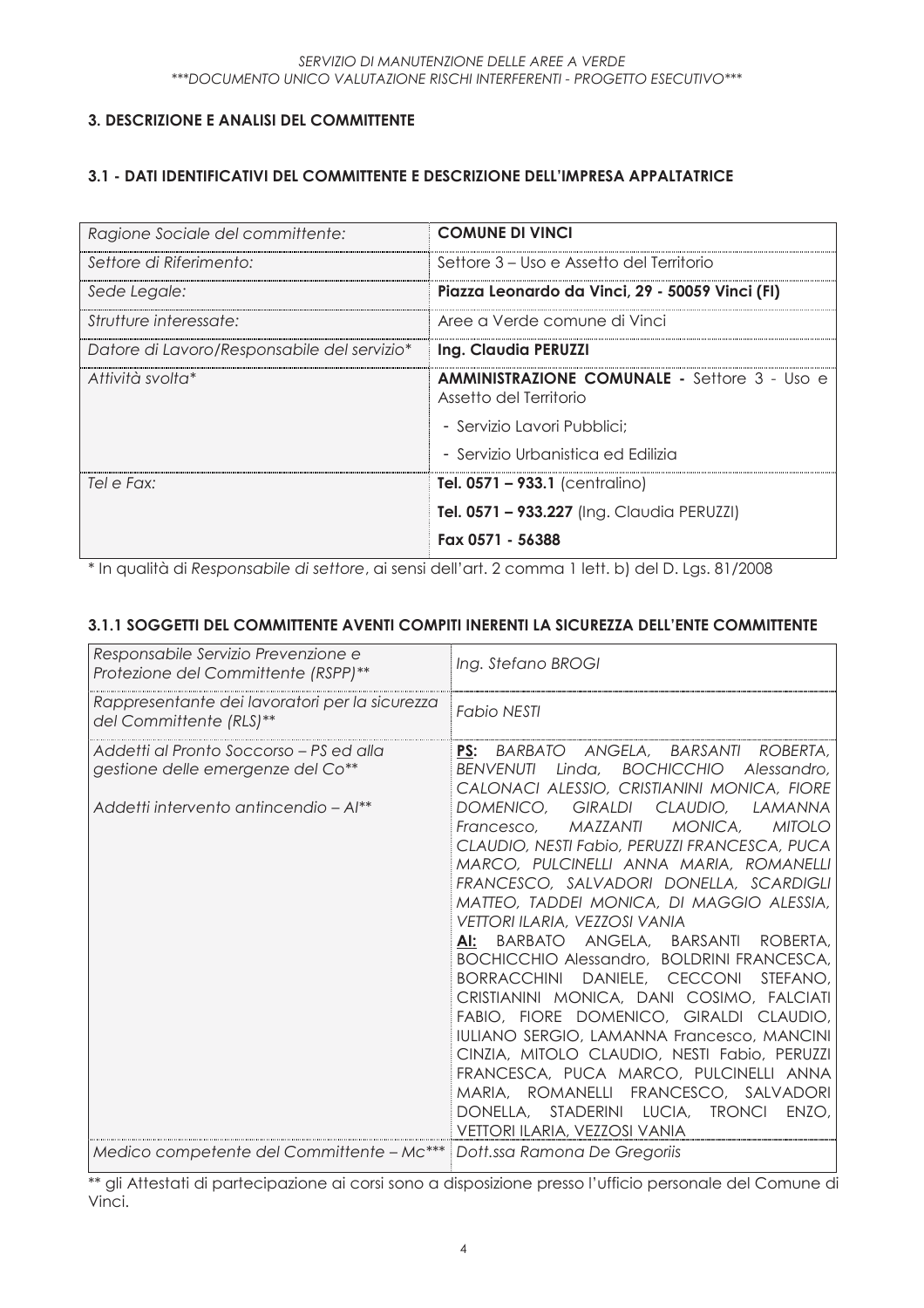\*\*\* il protocollo sanitario, la convenzione con il medico e l'idoneità dei lavoratori sono consultabili personale del Comune di Vinci.

#### 3.1.2 DESCRIZIONE DELL'ATTIVITÀ DEL COMMITTENTE

Il Comune di Vinci è strutturato in n. 5 Settori:

- SETTORE 1 AFFARI GENERALI ED ISTITUZIONALI SERVIZI ALLA PERSONA, ANTICORRUZIONE E  $\bullet$ TRASPAREN7A:
- SETTORE 2 ECONOMICO FINANZIARIO E GESTIONE RISORSE INTERNE:
- $\bullet$  SFITORE 3 USO E ASSETIO DEL TERRITORIO:
- SETTORE 4 CONTRATTI, TRIBUTI, ATTIVITA' PRODUTTIVE-SUAP:
- $\bullet$  SETTORE 5 ATTIVITÀ CULTURALI:

Ogni settore dell'Amministrazione Comunale è organizzato in maniera propria e in base all'art. 2 comma 1 lett b) il Datore di Lavoro coincide col Responsabile di Settore, che ha autonomia di gestione e di spesa.

#### 3.1.3 REFERENTI DELLA SICUREZZA SUL LUOGO DI LAVORO

Al fine di stabilire la linea di comando e le persone di riferimento dell'appalto vengono di seguito riportati i nominativi dei Referenti della sicurezza del COMUNE DI VINCI - SETTORE 3 - USO E ASSETTO DEL TERRITORIO:

| Responsabile / Referente dell'appalto                                      | Ing. Claudia PERUZZI<br><b>Geom. Francesco LAMANNA</b> |
|----------------------------------------------------------------------------|--------------------------------------------------------|
| Responsabile Servizio Prevenzione e<br>Protezione del Committente (RSPP)** | Ing. Stefano BROGI                                     |
| Rappresentante dei lavoratori per la sicurezza<br>del Committente (RLS)**  | <b>Fabio NESTI</b>                                     |

### 4 - DESCRIZIONE E ANALISI DELL'APPALTATORE: DATI IDENTIFICATIVI E DESCRIZIONE DELL'IMPRESA

La ditta Appaltatrice, vincitrice dell'Appalto, dovrà forniti i dati relativi a:

- Generalità della ditta (ubicazione, tipologia attività svolta ecc.);
- Soggetti aventi compiti inerenti la sicurezza:
- Descrizione dell'attività;
- Elenco dei lavoratori dipendenti che si possono recare presso la ditta Committente;  $\bullet$
- Attrezzature utilizzate per la tipologia di lavoro svolto;  $\bullet$
- Elenco dei DPI consegnati e messi a disposizione dei lavoratori:  $\bullet$
- Rischi inerenti l'attività:  $\bullet$

A tal proposito la ditta vincitrice dovrà compilare e far pervenire l'Allegato 1 "Verifica Requisiti Tecnico Professionali Appaltatore", con i relativi n. 16 allegati.

#### La mancata produzione della verifica dei requisiti tecnico professionale e i relativi allegati potrà essere esclusione dalla assegnazione dell'appalto.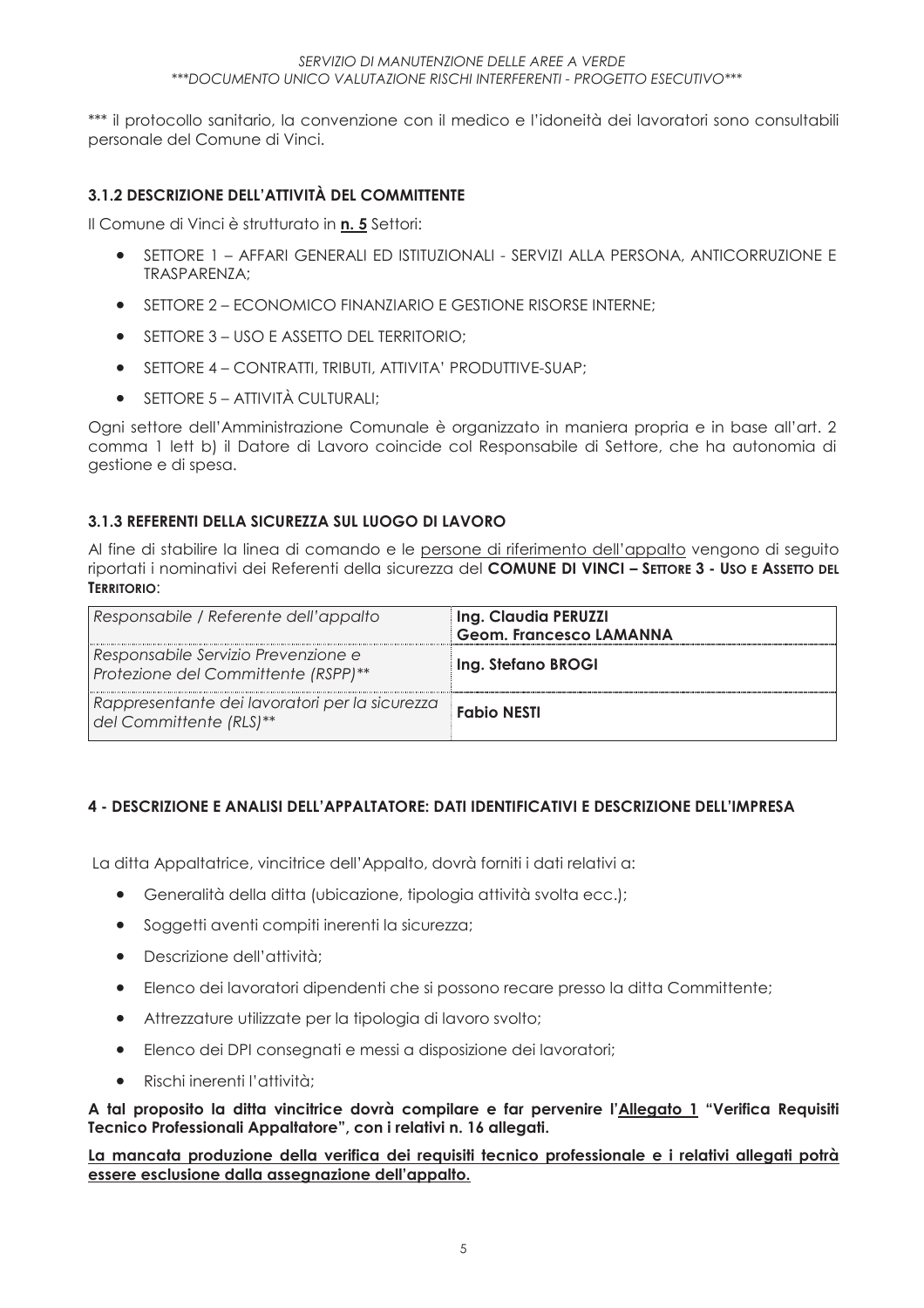| Ragione Sociale ditta appaltatrice: |  |
|-------------------------------------|--|
| Tipo:                               |  |
| Legale Rappresentante:              |  |
| Sede Legale:                        |  |

#### 5 – DESCRIZIONE DELL'ATTIVITÀ OGGETTO DI AFFIDAMENTO

Le attività costituenti il servizio di manutenzione del verde comunale consistono essenzialmente nelle attività di seguito indicate, che sono da intendersi eseguite mediante l'utilizzo di ogni mezzo, attrezzatura, manodopera ritenuta necessaria ed utile allo svolgimento dell'attività stessa a perfetta regola d'arte nel rispetto delle vigenti normative.

Il servizio in oggetto prevede le seguenti prestazioni:

- 1. Irrigazione (annaffiatura nuove essenze arboree);
- 2. Potatura di alleggerimento di alberature in parchi e giardini o lungo le strade:
- 3. Falciatura di tappeti erbosi e prati da eseguirsi con macchina (per superfici fra 300 e 1500 ma e per superfici tra 1500 e 10.000 ma) oppure da esequirsi manualmente;
- 4. Falciatura di scarpate, cigli stradali e aiuole;
- 5. Taglio dell'erba lungo i cigli, scarpate, banchine sia con mezzi meccanici che a mano;
- 6. Sistemazione di spazi aperti mediante trinciatura dell'erba e piccoli arbusti;
- 7. Falciatura di scarpate e/o prati da eseguirsi esclusivamente con decespugliatore a mano in presenza di ostacoli:
- 8. Eventuali prestazioni non previste e/o da valutarsi in economia.

#### L'affidamento decorrerà dalla data di conseana del servizio e avrà durata fino al 31.12.2022.

#### 5.1 IRRIGAZIONE (annaffiatura nuova essenze arboree)

Provvedere all'irrigazione di tutte le nuove essenze arboree messe a dimora lungo l'asse attrezzato Viale P. Toaliatti, nonché in generale delle piante messe a dimora di recente, nelle quantità sufficiente, di norma non inferiore a 40 litri al metro quadrato per pianta, per un numero minimo di 2 interventi settimanali e comunque secondo le esigenze dettate dalle condizioni climatiche. L'eventuale moria riconducibile ad una mancanza di irrigazione comporterà la sostituzione con identico materiale vegetale a cura e spese dell'affidatario.

#### 5.2 POTATURA DI ALLEGGERIMENTO

Potatura di alleggerimento di chioma di albero, con uso di piattaforma aerea, con diradamento interno della chioma, rimonda dal secco e contenimento/diradamento con tagli di ritorno su tutti gli apici, compreso spennellatura delle superfici di taglio con idonei cicatrizzanti, disinfezione degli strumenti di taglio con idonei prodotti, carico del materiale di risulta e pulizia finale dell'area.

- In parchi e giardini, diametro del tronco a 130 cm da terra da 30 cm a 59 cm o altezza della pianta da 12 a 16 m.
- In sede stradale, diametro del tronco a 130 cm da terra da 30 cm a 59 cm o altezza della pianta da 12 a 16 m.

In entrambi i casi è compreso il carico, trasporto e scarico ad impianto di smaltimento autorizzato (compost o inceneritore).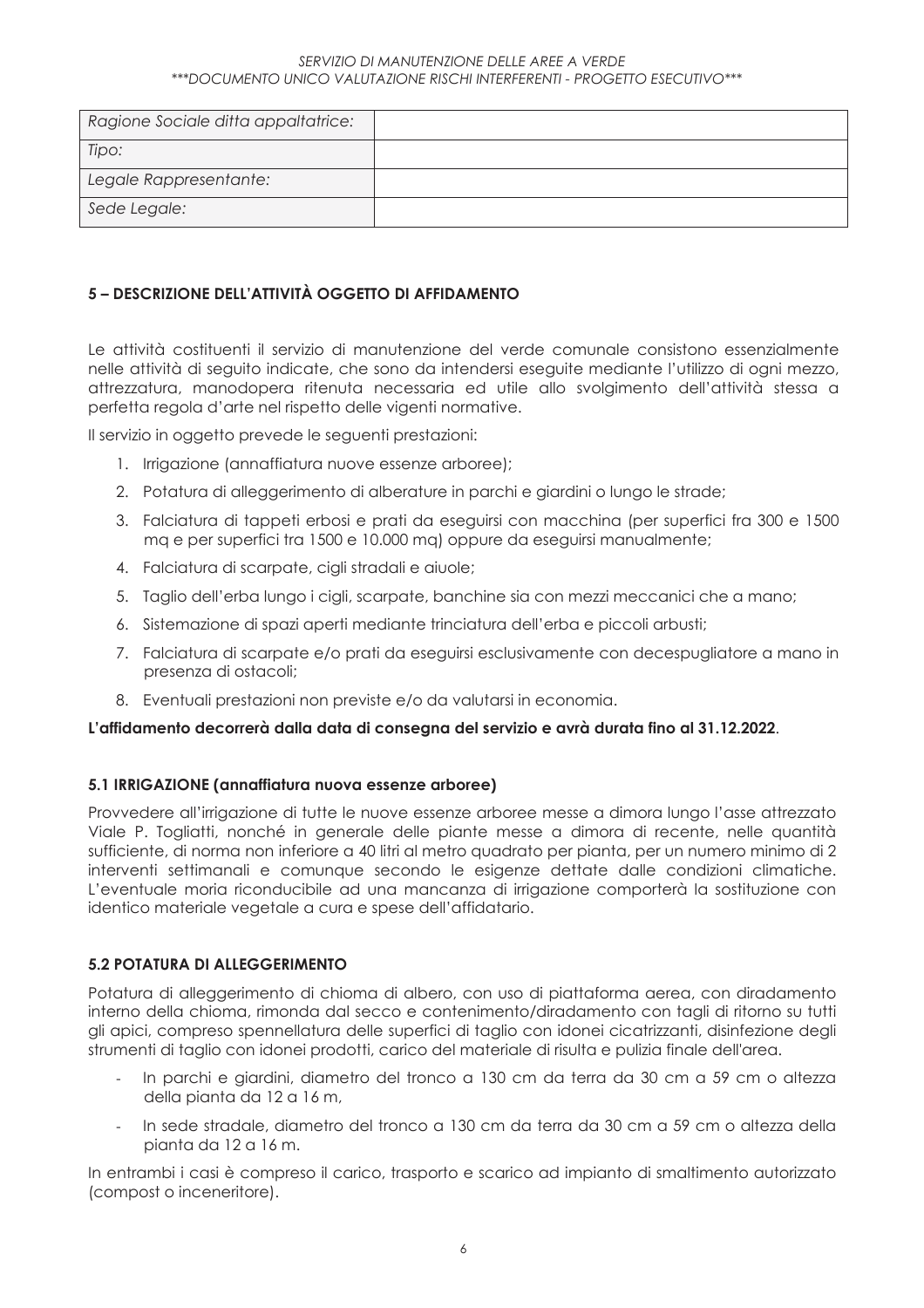#### **5.3 FALCITURA TAPPETI ERBOSI CON MACCHINE**

Falciatura di tappeti erbosi e prati con macchina a lama rotativa senza raccolta e con Sminuzzamento dell'erba (mulching), su terreno di qualsiasi giacitura, in presenza o meno di piante di alto fusto o cespugliose, compreso, rifinitura delle aree marginali con decespugliatore o con attrezzi manuali, ripulitura iniziale delle aree da rifiuti di qualsiasi natura e ripulitura finale.

L'altezza del taglio non dovrà superare i 3 cm dal piano del terreno.

- Per superfici fra 300 e 1500 ma
- Per superfici tra 1500 e 10.000 mq

In entrambi i casi è compreso, altresì, ogni altro eventuale onere per il carico, trasporto e scarico ad impianto di smaltimento autorizzato (compost o inceneritore) nel caso in cui, in accordo con la DL, non si utilizzi la tecnica del mulching.

#### 5.4 FALCITURA MANUALE DEI PRATI INTERNI ALLE AUIOLE

Falciatura di prati all'interno di giuole, da eseguirsi manualmente con l'ausilio di decespugliatore a motore o con tosaerba, in presenza o meno di piante cespugliose o di alberature, compreso, la ripulitura iniziale dell'area, raccolta dei materiali di risulta, il carico e il relativo trasporto ad impianto di smaltimento autorizzato (compost o inceneritore), compreso altresì, la rifinitura delle aree marginali (qualora si utilizzasse il tosaerba). E' compreso, altresì, ogni altro eventuale onere per il carico, trasporto e scarico ad impianto di smaltimento autorizzato (compost o inceneritore).

#### 5.5 FALCITURA SCARPATE, CIGLI STRADALI E AIUOLE

Falciatura di scarpate, cigli stradali e giuole, eseguito manualmente con l'ausilio di decespugliatore a motore dotato di filo o disco, svolto in presenza o meno di piante, segnaletica stradale, pozzetti ed altro.

Sono compresi, oneri per carburanti e quanto altro necessario per il corretto funzionamento delle attrezzature, apposizione di adeguata segnaletica provvisoria per la regolamentazione del traffico nel rispetto del nuovo codice della strada e delle vigenti normative in materia di sicurezza, raccolta ed asportazione del materiale di risulta la dove la DI lo ritenga necessario, il carico, trasporto e scarico dello stesso ad impianto di smaltimento autorizzato (compost o inceneritore).

#### 5.6 TAGLIO ERBA LUNGO CIGLI, SCARPATE E BANCHINE

Taglio dell'erba lungo i cigli stradali fino ad una distanza massima di ml. 2,00 dal margine della carreagiata, eseguito con mezzo meccanico (braccio trinciante) e rifinitura a mano in corrispondenza degli ostacoli presenti lungo le banchine (colonnine, muretti, zanelle, fossette, segnaletica verticale, guard-rail, paracarri etc.).

In merito al materiale di resulta prodotto dallo sfalcio si precisa che auello rimasto in banchina, se di modesta entità, non dovrà essere rimosso mentre quello depositato lungo la carraggiata dovrà essere "soffiato" verso la banchina; qualora il materiale derivante dallo sfalcio dovesse risultare in notevole quantità, tale da costituire rischio di incendi e/o intasamenti di fosse, dovrà essere rimosso e conferito in discarica. In caso di presenza di fossa di raccolta e scolo delle acque meteoriche questa, dopo il taglio, dovrà risultare libera da ogni e qualsiasi residuo.

I rifiuti rinvenuti lungo il tratto oggetto di taglio (carta, plastica, vetro e guanto altro) dovranno essere raccolti in appositi sacchi e conferiti a discarica o centro di raccolta. Si precisa che ai fini della misurazione dello sfalcio, gli accessi laterali quali strade, passi carrabili, slarghi e quanto altro, di sviluppo inferiore a ml. 5,00 non saranno detratti in considerazione dello sfalcio da esequirsi suali inviti, eventuali zanelle e altro.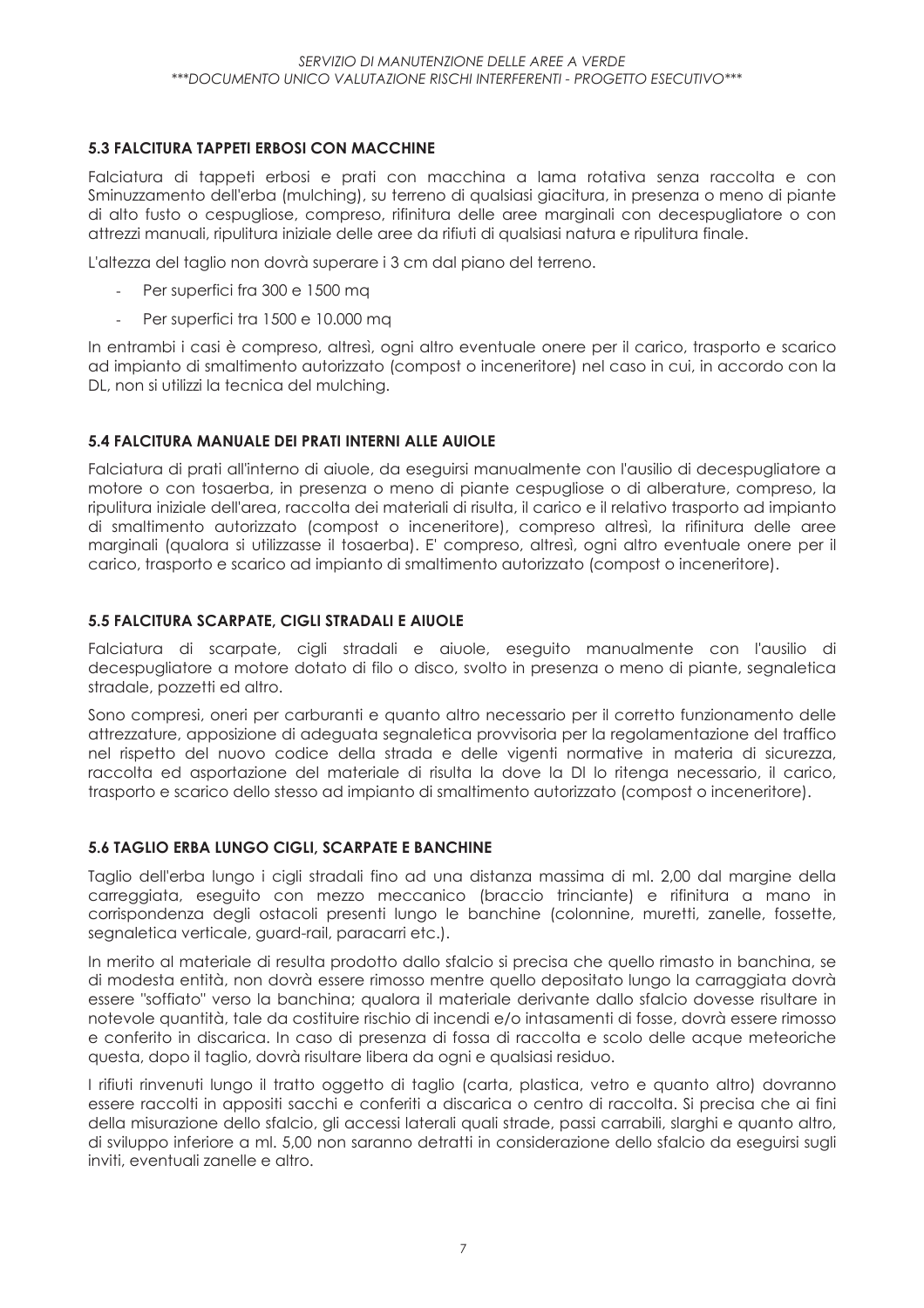#### 5.7 SISTEMAZIONE DI SPAZI APERTI

Sistemazione di spazi aperti quali campi, prati e similari mediante trinciatura erba, eseguita anche su scarpate, compreso piccoli arbusti, residui legnosi, sottobosco da eseguirsi con trinciatutto portato da trattrice, fino allo sminuzzamento, compreso le rifiniture a mano mediante decespugliatore.

In merito al materiale di resulta prodotto dallo sfalcio si precisa che, se di modesta entità, non dovrà essere rimosso mentre quello depositato lungo la carreggiata dovrà essere "soffiato" verso lo spazio aperto; qualora il materiale derivante dallo sfalcio dovesse risultare in notevole quantità, tale da costituire rischio di incendi e/o intasamenti di fosse, dovrà essere rimosso e conferito in discarica. In caso di presenza di fossa di raccolta e scolo delle acque meteoriche questa, dopo il taglio, dovrà risultare libera da ogni e qualsiasi residuo.

I rifiuti rinvenuti nell'area oggetto di taglio dovranno essere raccolti in appositi sacchi e conferiti a discarica o centro di raccolta

#### 5.8 PRESTAZIONI NON PREVISTE E/O VALUTARSI IN ECONOMIA

Per l'esecuzione di eventuali attività non previste nell'elenco prezzi si farà riferimento ai prezzi corrispondenti del "Prezziario Regione Toscana 2020" a cui verrà applicato il ribasso percentuale offerto dall'aggiudicatario in sede di gara, in mancanza di voci di prezzo adeguate alle attività da eseguirsi, si procederà alla determinazione di nuovi prezzi e/o, al bisogno, si redigeranno apposite Liste in Economia.

L'elenco prezzi unitari, facente parte della presente perizia, si intende pienamente accettato dall'affidatario, che lo ritiene a proprio esclusivo rischio congruo e conveniente ai fini dell'assunzione del servizio.

Si sottolinea e ribadisce, altresì, che in tutte le lavorazioni facenti parte di questo appalto di servizi di manutenzione è compreso inoltre oani e aualsiasi onere per l'apposizione della necessaria segnaletica stradale. l'eventuale impiego di impianti semaforici di tipo mobile. l'uso di personale a terra (movieri) e quanto altro occorrente per garantire la sicurezza della circolazione stradale e la sicurezza degli operatori.

La ditta affidataria dovrà prestare attenzione a non arrecare danni con macchine ed attrezzi alla cartellonistica stradale sia pubblica che privata, alle piante arboree ed arbustive, nonché alle infrastrutture metalliche e murarie eventualmente presenti.

#### **6 - RISCHI CONNESSI E MISURE DI PREVENZIONE E PROTEZIONE SPECIFICHE**

L'analisi delle condizioni ambientali in cui si collocherà il "luogo di lavoro itinerante" è uno dei passaggi fondamentali per giungere alla progettazione del luogo stesso. E' possibile, infatti, individuare rischi che derivano dalle attività che si svolgeranno nelle aree interessate e che, per così dire, sono "trasferiti" ai lavoratori ivi presenti.

L'individuazione, dunque, di tali sorgenti di rischio potrà permettere l'introduzione di procedure e/o protezioni finalizzate alla loro minimizzazione.

#### **6.1 RISCHI SPECIFICI AMBIENTE DI LAVORO**

Nella presente sezione si riporta un elenco di rischi e relativi interventi:

#### $X$  STOCCAGGIO MATERIALE

DESCRIZIONE DEL RISCHIO: Presenza di materiali di resulta.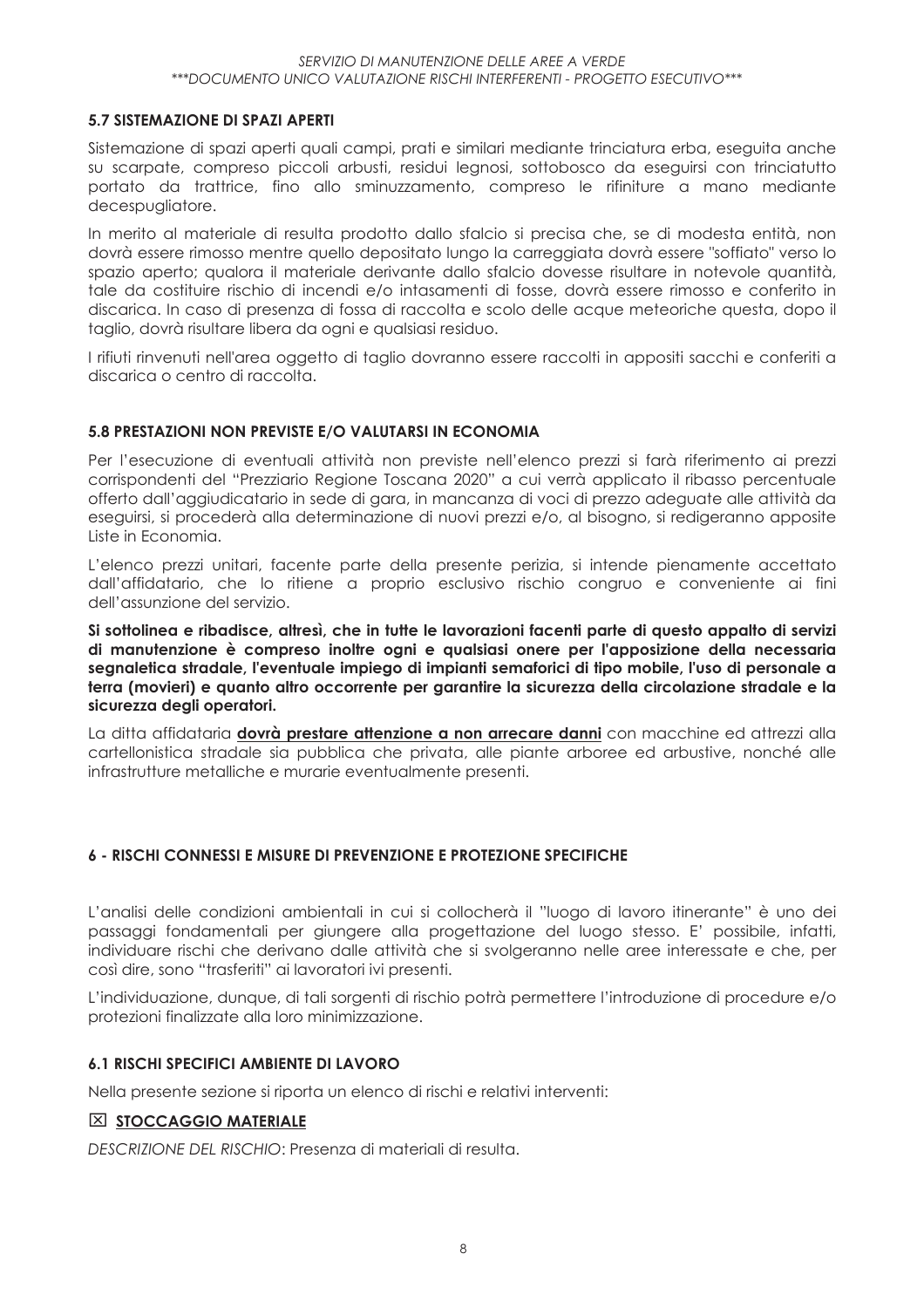MISURE DI PREVENZIONE E PROTEZIONE SPECIFICHE: Le modalità di stoccaggio dei materiali devono essere tali da garantire la stabilità al ribaltamento, tenute presenti le eventuali azioni esterne. Verificare la superficie di appoggio prima di iniziare lo stoccaggio è buona pratica.

#### 冈 **COLPI, TAGLI, PUNTURE, ABRASIONI**

DESCRIZIONE DEL RISCHIO: Utilizzo di utensili e macchinari da taglio.

MISURE DI PREVENZIONE E PROTEZIONE SPECIFICHE: Protezione dalle projezioni di schegge e materiali. Nei lavori che possono dar luogo alla proiezione pericolosa di schegge o di materiali, devono essere predisposti efficaci mezzi di protezione a difesa sia delle persone direttamente addette a tali lavori, sia di coloro che sostano o transitano in vicinanza. A tal scopo dovrà essere utilizzato idoneo vestiario e occhiali protettivi. Il servizio di movieri dovrà avvisare gli operatori dell'avvicinarsi di persone o veicoli in modo che l'attività di sfalcio possa essere immediatamente sospesa qualora le condizioni di pericolo lo richiedano. La cassetta del pronto soccorso dovrà essere munita di pomate per punture da insetti o prodotti similari. In caso di puntura di insetti pericolosi (zecche, vespe o simili), il lavoratore dovrà essere accompagnato immediatamente al pronto soccorso.

#### **X USTIONI DA CONTATTO CON UTENSILI CALDI**

DESCRIZIONE DEL RISCHIO: Utilizzo di decespugliatore.

MISURE DI PREVENZIONE E PROTEZIONE SPECIFICHE: Durante la lavorazione, ed al suo termine, si deve evitare, in oani caso, di toccare a mani nude ali organi lavoratori di utensili o macchinari e i materiali lavorati, in quanto surriscaldati. Prima di iniziare una lavorazione si deve sempre controllare che le feritoie di raffreddamento, presenti sull'involucro esterno dell'utensile, siano pulite e libere da aualsivoalia ostruzione.

#### **ELETTROCUZIONE**

DESCRIZIONE DEL RISCHIO: Presenza di impianti e quadri elettrici.

MISURE DI PREVENZIONE E PROTEZIONE SPECIFICHE: Porre massima attenzione alla presenza di cavi elettrici anche provvisori, mediante ispezione prima dell'inizio delle lavorazioni di sfalcio.

#### $\Sigma$  INCENDIO

DESCRIZIONE DEL RISCHIO: Presenza di erba.

MISURE DI PREVENZIONE E PROTEZIONE SPECIFICHE: Il personale dell'impresa appaltatrice che attua i lavori o fornisce il servizio dovrà preventivamente prendere visione della distribuzione planimetrica delle strade e della posizione dei presidi di emergenza. Si richiede alla Ditta Appaltatrice adequata formazione del personale e capacità di gestione delle emergenze nelle aree gestite con attrezzature idonee portatili (estintori).

#### $\overline{\mathbb{X}}$  SCIVOLAMENTI, URTI E CADUTE

DESCRIZIONE DEL RISCHIO: Presenza di dislivelli ecc.

MISURE DI PREVENZIONE E PROTEZIONE SPECIFICHE: L'area circostante il posto di lavoro dovrà essere sempre mantenuta in condizioni di ordine e pulizia ad evitare ogni rischio di inciampi o cadute. Dovranno essere utilizzate esclusivamente calzature con suola antiscivolo e antinfortunistica.

#### $\boxtimes$  EMERGENZA MEDICA

DESCRIZIONE DEL RISCHIO: possibili ed eventuali emergenze mediche legate a cause accidentali.

MISURE DI PREVENZIONE E PROTEZIONE SPECIFICHE: I lavoratori della Ditta in oggetto dovranno vere a disposizione la cassetta del pronto soccorso. I lavoratori dovranno essere stati formati come da normativa vigente

#### $X$  RISCHIO CHIMICO

DESCRIZIONE DEL RISCHIO: possibili contatti con eventuali sostanze (diserbanti, ad oggi non previsti in appalto).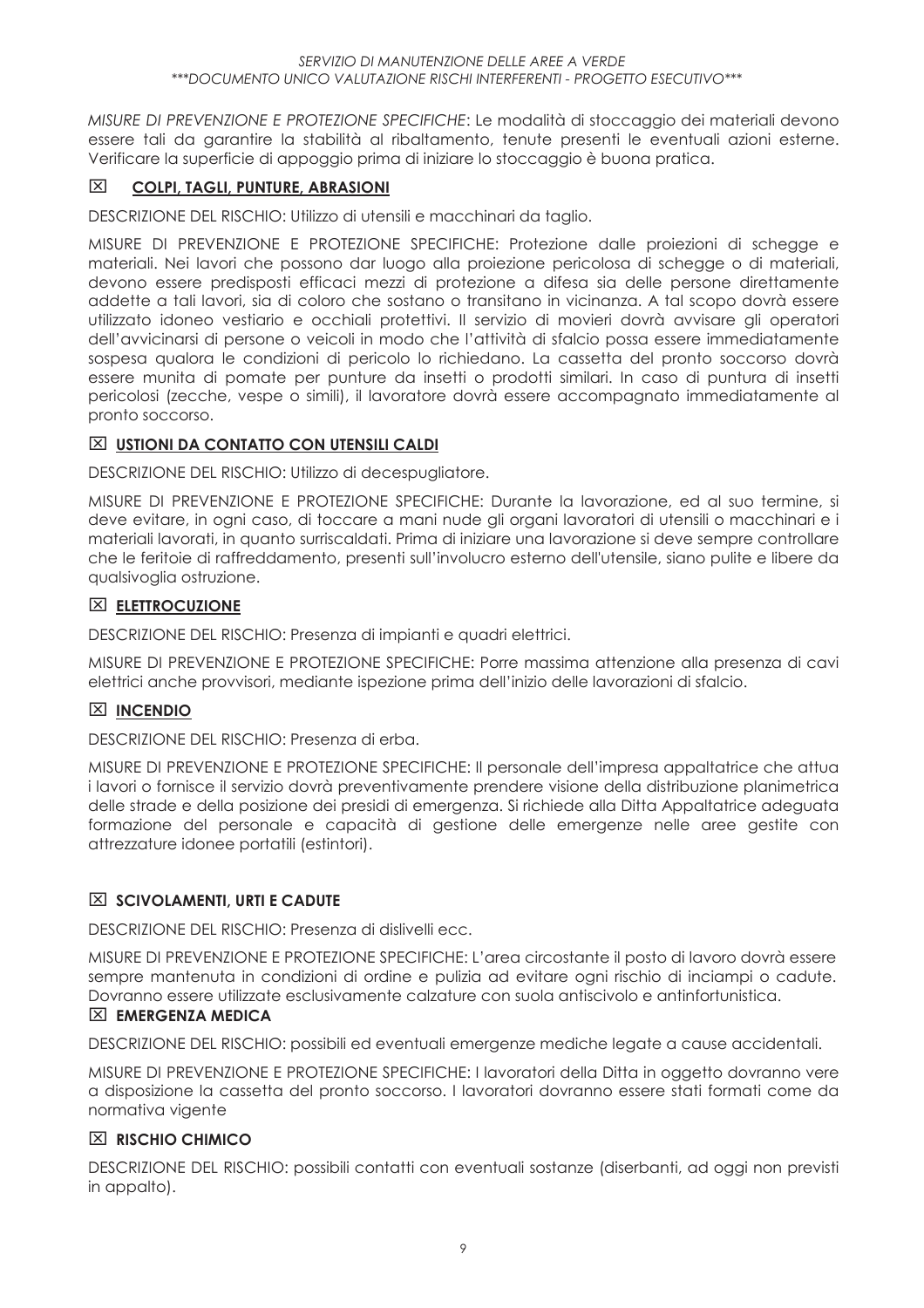MISURE DI PREVENZIONE E PROTEZIONE SPECIFICHE: L'impiego di prodotti chimici da parte dell'impresa deve avvenire secondo specifiche modalità operative indicate sulla scheda tecnica (scheda che deve essere presente in sito insieme alla documentazione di sicurezza ed essere esibita su richiesta del Datore di Lavoro, del Referente del Contratto e dal competente servizio di prevenzione e protezione aziendale). Per quanto possibile, gli interventi che necessitano di prodotti chimici, se non per lavori d'urgenza, saranno programmati in modo tale da non esporre persone terze al pericolo derivante dal loro utilizzo. E' fatto divieto di miscelare tra loro prodotti diversi o di travasarli in contenitori non correttamente etichettati. L'impresa operante non deve in alcun modo lasciare prodotti chimici e loro contenitori, anche se vuoti, incustoditi. I contenitori, esqurite le quantità contenute, dovranno essere smaltiti secondo le norme vigenti. Dovrà essere effettuata la necessaria informazione al fine di evitare disagi a soggetti asmatici o allergici eventualmente presenti, anche nei giorni successivi all'impiego delle suddette sostanze.

#### $\boxtimes$  INALAZIONI POLVERI

DESCRIZIONE DEL RISCHIO: possibile presenza di polveri e polline

MISURE DI PREVENZIONE E PROTEZIONE SPECIFICHE: Dovranno essere fornite le apposite maschere a filtro appropriate antipolvere e antipolline.

#### $\boxtimes$  MOVIMENTAZIONE MANUALE DEI CARICHI

DESCRIZIONE DEL RISCHIO: spostamenti di macchine ed altro

MISURE DI PREVENZIONE E PROTEZIONE SPECIFICHE: Prima di intraprendere aualsiasi operazione di movimentazione manuale dei carichi lungo le strade interessate, dovranno essere concordate con il referente del Committente (o il suo sostituto se il referente è assente), le sequenze di lavoro, le modalità di comportamento e di accatastamento temporaneo dei materiali movimentati. In caso di movimentazione manuale dei carichi sarà necessario alzare il carico, piegando le ginocchia, tenendo la schiena dritta e facendo forza sulle gambe. In caso di movimentazione di carichi pesanti sarà necessario richiedere l'aiuto di un altro addetto.

#### **6.2 RISCHI SPECIFICI DI INTERFERENZA**

#### $\boxtimes$  ACCESSO DI ESTRANEI IN AREA DI LAVORO

DESCRIZIONE DEL RISCHIO: Possibile presenza di altre attività

MISURE DI PREVENZIONE E PROTEZIONE SPECIFICHE: Ogni altra attività da eseguirsi nelle strade, durante il periodo dei lavori di sfalcio, dovrà svolgersi a seguito di accordo di coordinamento tra l' impresa aggiudicatrice dell'appalto e quella esecutrice dell'altra attività. Dovrà essere comunque possibilmente evitata la contemporaneità dei lavori nello stesso tratto di strada.

#### 冈 **INVESTIMENTO**

DESCRIZIONE DEL RISCHIO: Possibile presenza di veicoli

MISURE DI PREVENZIONE E PROTEZIONE SPECIFICHE: Segnalare e perimetrare adeguatamente le zone di intervento. I tratti di strada interessati dalle operazioni di sfalcio, dovranno essere scrupolosamente segnalati mediante l'installazione della appropriata segnaletica prevista dal Codice della Strada e dal regolamento di esecuzione di cui al D.P.R. 16 dicembre 1992 n. 495 e in osservanza delle prescrizioni. La zona operativa dovrà essere seanalata anche con l'apposizione dei "coni" al fine di segnalare zone di lavoro di breve durata in conformità della Fig. Il 396 art.34 del Regolamento di esecuzione e di attuazione del Nuovo Codice della Strada di cui al D.P.R. 16 dicembre 1992 n. 495. Un "moviere" dovrà sempre e costantemente vigilare sull'attività dei compagni di lavoro e avvertirli di ogni situazione che possa risultare pericolosa per gli stessi (sopraggiungere di veicoli a forte velocità, veicoli con carichi porgenti, mezzi pesanti ecc.).

Le imprese che intervengono nelle strade devono preventivamente prendere visione della situazione dei fattori di rischio (visibilità in curva - condizioni del traffico – condizioni meteorologiche) con l'indicazione delle vie di fuga, la localizzazione dei presidi di emergenza comunicando al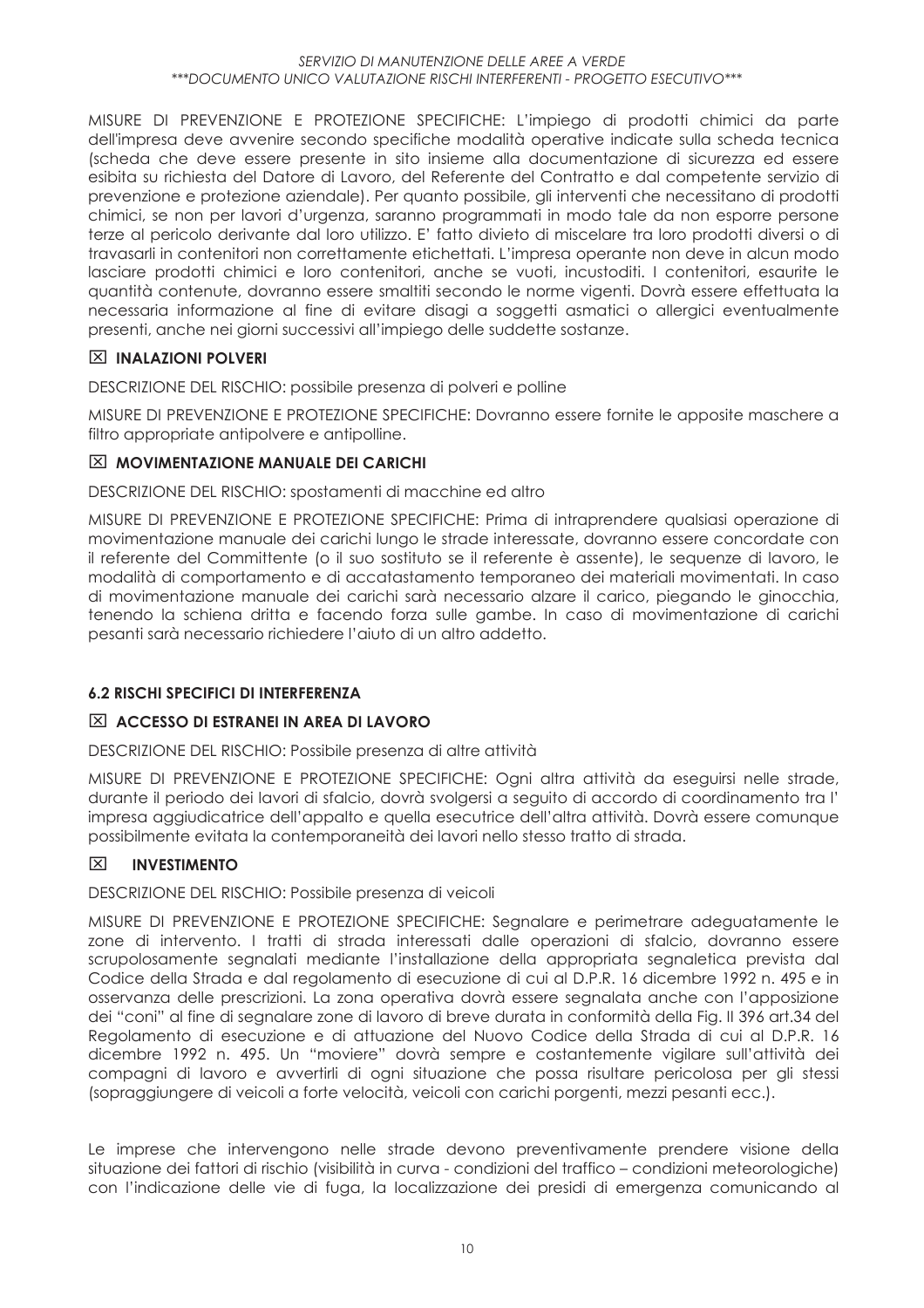servizio di prevenzione e protezione eventuali modifiche temporanee necessarie per lo svolgimento degli interventi. Ogni lavorazione o svolgimento di servizio deve prevedere:

- · lo smaltimento pianificato presso discariche autorizzate;
- · le procedure corrette per la rimozione di residui e rifiuti nei tempi tecnici strettamente necessari:
- · la delimitazione e segnalazione delle aree per il deposito temporaneo;
- · il contenimento degli impatti visivi e della produzione di cattivi odori.

Occorre siano definite le procedure di allarme ed informazione dei responsabili in caso di emissioni accidentali in atmosfera, nelle acque, nel terreno.

#### 7 - MISURE GENERALI DI PREVENZIONE E PROTEZIONE REI ATIVE AI RISCHI DERIVANTI DA INTERFERENZE

## MISURE DI PREVENZIONE E PROTEZIONE DA ATTUARE SEMPRE,

#### PRIMA DELL'INIZIO DI OGNI TIPOLOGIA DI INTERVENTO

Committente:

- 1. IL COMMITTENTE DOVRA' GARANTIRE SEMPRE UN LIVELLO DI SICUREZZA ADEGUATO. PER L'INCOLUMITA' E LA SALUTE DI TUTTI I LAVORATORI PRESENTI E DELLE TERZE PERSONE;
- IL COMMITTENTE DOVRA' METTERE A DISPOSIZIONE UN REFERENTE CHE AL PERSONALE DELLA  $2<sub>1</sub>$ DITTA APPALTATRICE INDICHI E DESCRIVA L'AREA IN CUI DOVRA' ESSERE EFFETTUATA LA PRESTAZIONE E POSSA, IN CASO DI EMERGENZA E/O NECESSITA', COLLABORARE ATTIVAMENTE CON TUTTI I LAVORATORI PRESENTI NELL'AREA DI LAVORO;
- 3. IL REFERENTE DELL'ENTE COMMITTENTE DOVRA' INFORMARE I PROPRI DIPENDENTI DEL TIPO DI PRESTAZIONE CHE DOVRA' ESSERE EFFETTUATA

Appaltatore:

- 1. I LAVORATORI DELLA DITTA APPALTATRICE DOVRANNO SEGUIRE LE DISPOSIZIONI IMPARTITE DALL'ENTE COMMITTENTE E LIMITARSI AD EFFETTUARE SOLAMENTE GLI INTERVENTI E I LAVORI OGGETTO DEL SERVIZIO IN APPALTO:
- 2. I LAVORATORI DELLA DITTA APPALTATRICE DOVRANNO INTRODURRE ALL'INTERNO DELL'AREA DI LAVORO SOLAMENTE LE ATTREZZATURE E I PRODOTTI CHIMICI DICHIARATI PER SVOLGERE L'ATTIVITA':
- 3. I LAVORATORI DELLA DITTA APPALTATRICE POTRANNO UTILIZZARE MACCHINE E/O ATTREZZATURE DELL'ENTE COMMITTENTE, SOLO SE AUTORIZZATI;
- PRIMA DI SVOLGERE L'ATTIVITA' I LAVORATORI DELLA DITTA APPALTATRICE DOVRANNO 4. DELIMITARE L'AREA DI LAVORO E APPORTARE LA SEGNALETICA NECESSARIA. IN POSIZIONE **VISIBILE E LIBERA DA MATERIALI.**

#### 8 - REGOLE GENERALI PER IL COORDINAMENTO E LA COOPERAZIONE NELLE FASI LAVORATIVE

#### 8.1 - DISPOSIZIONI OBBLIGATORIE PER IL PERSONALE DELLA DITTA APPALTATRICE

Il personale della Ditta in appalto, per poter accedere ed operare nelle aree interessate dal Contratto:

e deve indossare indumenti da lavoro: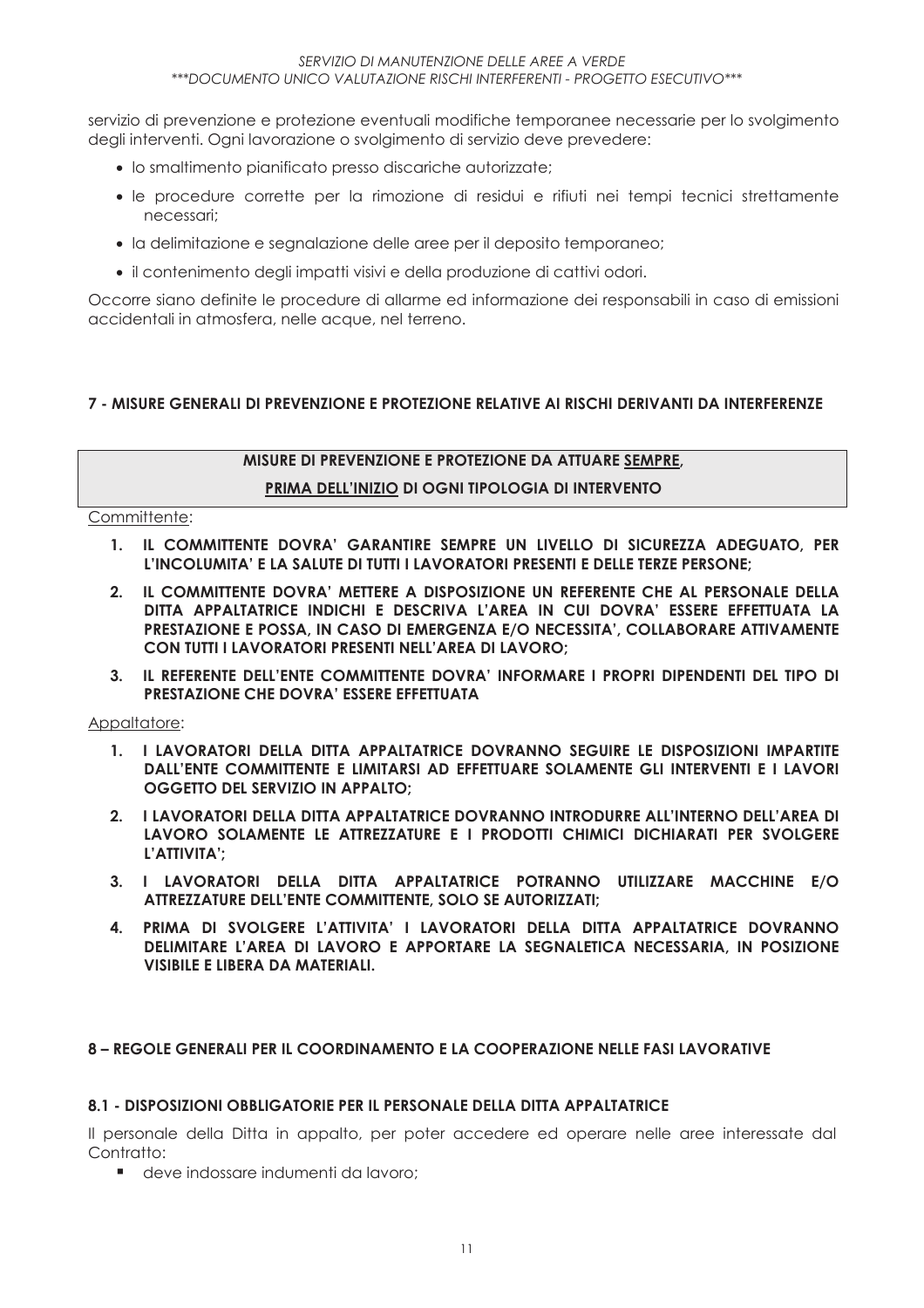- deve essere individuato nominativamente, mediante apposizione sull'indumento da lavoro della tessera di riconoscimento (ai sensi dell'art.26 comma 8 del DLas 81/2008);
- deve concordare (con il Datore di Lavoro dell'area interessata o suo referente) le  $\mathbf{r}$ tempistiche, onde evitare o almeno limitare eventuali interferenze con l'attività del Committente:
- $\mathbf{r}$ deve accedere alle aree di lavoro sequendo scrupolosamente i percorsi concordati (con il Datore di Lavoro dell'area interessata o suo delegato), al fine di evitare o almeno limitare eventuali interferenze con percorsi pedonali e/o dedicati alle emergenze;
- prima dell'inizio lavori deve disporre ed attuare tutte le necessarie misure di prevenzione e protezione finalizzate alla tutela della sicurezza dei lavoratori durante il lavoro e per il pubblico presente (opere provvisionali, delimitazioni, recinzioni, segnaletica, dispositivi di protezione individuale ecc.), sia per i rischi propri, sia per quelli specificamente individuati gi fini dell'eliminazione dei rischi di interferenza:
- deve scaricare il proprio materiale nel luogo concordato con il Datore di Lavoro dell'area  $\blacksquare$ interessata o suo delegato;
- non deve abbandonare materiali e/o attrezzature che possano costituire fonte potenziale п. di pericolo in luoghi di transito e di lavoro, se non autorizzati e in condizioni di sicurezza;
- $\blacksquare$ non deve abbandonare materiali e/o attrezzature in posizione di equilibrio instabile;
- la movimentazione di materiale deve essere effettuata in sicurezza e, se necessario, con l'ausilio di apposite attrezzature:
- potrà usare materiali e/o attrezzature di proprietà dell'Ente nel rispetto del comma 2 dell'art.72 del DLgs 81/2008;
- dare immediata comunicazione di eventuali rischi non previsti dal presente DUVRI, che si manifestino in condizioni particolari e transitorie;
- deve utilizzare attrezzature proprie conformi alle norme vigenti e tutte le sostanze eventualmente usate devono essere accompagnate dalle relative schede di sicurezza aggiornate.

### 8.2 - OBBLIGO DI CONTENIMENTO DI INQUINAMENTO ACUSTICO E VIBRAZIONI

L'impresa ha l'obbligo di contenere l'emissione di rumori nei limiti compatibili con l'attività stradale, pertanto dovrà prevedere l'uso di macchinari ed attrezzature rispondenti alle norme per il controllo delle emissioni rumorose.

Nel caso di lavorazioni particolarmente rumorose e da svolgersi su superfici estese, esse dovranno essere programmate in giorni/orari di assenza lavoratori e pubblico; qualora ciò fosse impossibile per urgenza di intervento di breve durata, avvisare il Datore di Lavoro dell'area interessata o suo delegato e, previa autorizzazione, circoscrivere gli ambienti frapponendo schermature, chiusura di porte, adottare tutti quei provvedimenti idonei a limitare la propagazione di onde sonore ove siano presenti membri dell'Ente o ospiti esterni.

Le opere dovranno essere condotte con modalità che prevedano il minore impatto in termini di vibrazioni; qualora sia inevitabile l'uso di mezzi o attrezzature che determinano importanti vibrazioni, e necessario concordare preventivamente con il Datore di Lavoro dell'area interessata o suo delegato, strategie di trasferimento o temporanea inibizione della normale attività locale circostante, limitatamente alla durata dei lavori.

#### 8.3 OBBLIGO DI CONTENIMENTO DELL'INQUINAMENTO AMBIENTALE

L'impresa è obbligata al rispetto di tutte le cautele atte ad evitare inquinamento ambientale di qualsiasi tipo. Nel caso che un'attività lavorativa preveda lo svilupparsi di polveri, si opererà con massima cautela segregando gli spazi con teli / barriere.

Le attività sopra descritte saranno programmate e, salvo cause di forza maggiore (in tal caso devono essere prese misure atte a informare e tutelare le persone presenti), svolte in assenza di terzi sul luogo di lavoro. Dovrà essere effettuata la necessaria informazione, interloquendo con il Datore di Lavoro dell'area interessata o suo referente, al fine di evitare disagi a soggetti asmatici o allergici eventualmente presenti.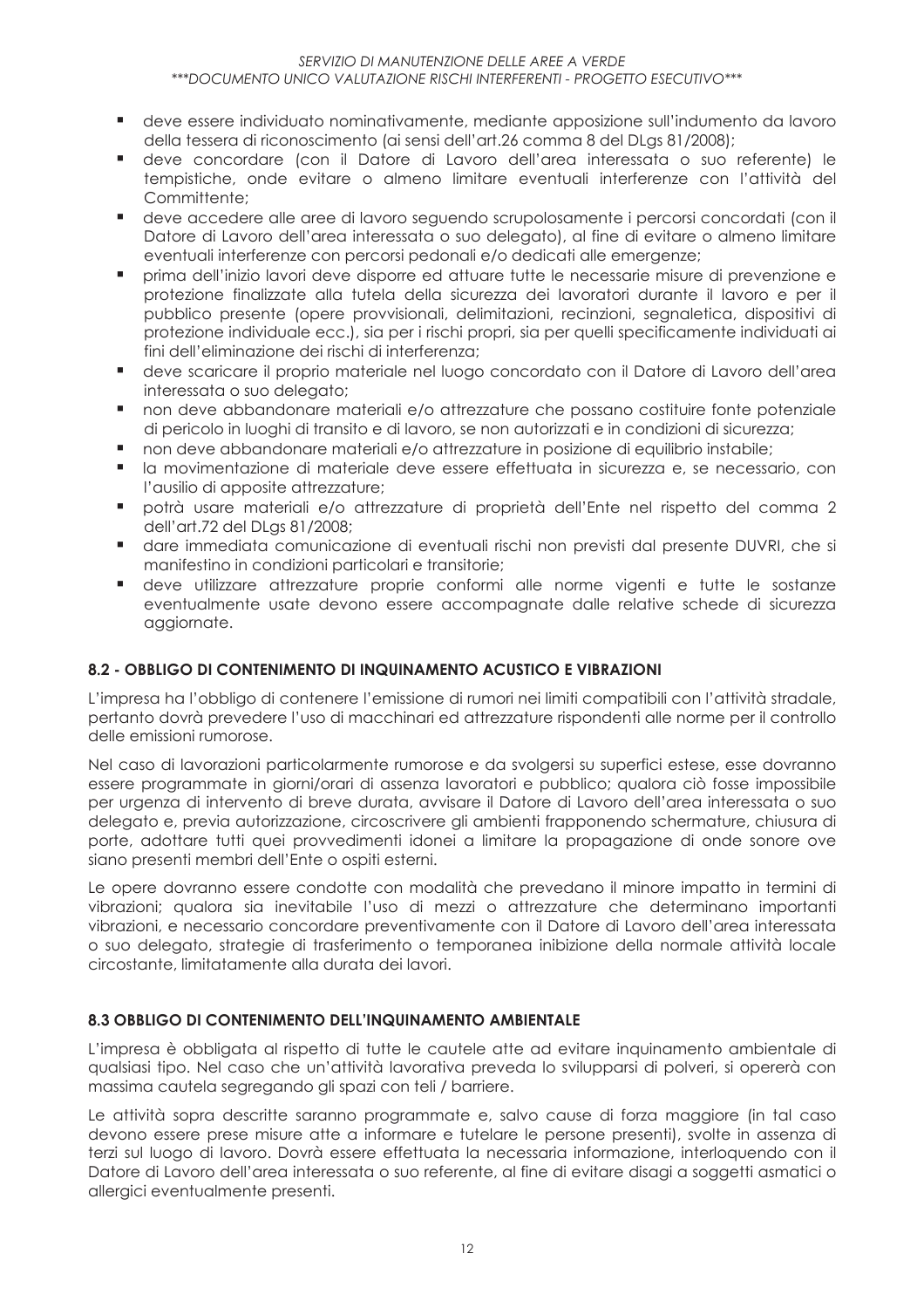#### **8.4 GESTIONE RIFIUTI**

E' obbligo dell'impresa contenere l'impatto ambientale dei rifiuti delle varie operazioni stradali, provvedendo al loro smaltimento, in conformità alle vigenti norme in materia.

#### 8.5 RISCHIO CADUTA DI PERSONE O MATERIALI DALL'ALTO

Per gli interventi esequiti in quota o presso scarpate, si deve provvedere alla segregazione, quindi il divieto di transito o sosta presso tali postazioni. Il personale dovrà dotarsi dei necessari DPI.

Qualora nelle zone sottostanti o circostanti i medesimi interventi sia necessario permettere la sosta ed il transito di persone terze, l'esecuzione degli stessi verrà preceduta dalla messa in atto di protezioni, delimitazioni e segnaletica richiamante il pericolo.

Tutte le opere provvisionali e le scale necessarie allo svolgimento degli interventi saranno allestite, delimitate ed usate nel rispetto dei criteri di sicurezza vigenti.

#### **8.6 RISCHIO INCENDIO**

Tutte le operazioni che comportano rischio di incendio dovranno essere svolte in aree segnalate e confinate, e inibito l'accesso al pubblico. L'appaltatore dovrà tenere a disposizione un numero adequato di estintori per l'uso in caso di principio di incendio.

#### 8.7 ACCESSO DEGLI AUTOMEZZI O MACCHINE OPERATRICI

Gli automezzi della Ditta dovranno accedere ed effettuare movimenti nelle aree di sosta limitrofe alle strade oggetto di intervento, a velocità tale da non risultare di pericolo per i pedoni. Per interventi da eseguirsi con impiego di mezzi operativi, la Ditta esecutrice porrà la massima attenzione (prima, durante e dopo le manovre) affinché nessuno possa entrare, ne tantomeno sostare nel raggio d'azione della macchina operatrice.

Qualora l'operatore, anche negli spostamenti, dovesse avere problemi di visibilità, sarà aiutato da un secondo operatore munito di appositi DPI. La macchina operatrice dovrà essere dotata degli appositi dispositivi sonori e luminosi di segnalazione. L'area di intervento sarà comunque interdetta al transito di persone e altri mezzi. Dovranno essere indicati i percorsi alternativi per pedoni e mezzi.

#### 9 – PROCEDURA PER I CASI DI EMERGENZA

Lo scopo della presente sezione è quello di fornire al personale dell'Appaltatore presente nei locali della Committente, le norme di comportamento da osservare nei casi di emergenza, fermo restando che è compito dell'Appaltatore della redazione ed applicazione di un PIANO DI **EMERGENZA:** 

Per **Emergenza** si intende qualsiasi situazione anomala che: ha provocato, sta provocando, potrebbe provocare grave danno quali ad esempio: incendio, esplosione, infortunio, malore, mancanza di energia elettrica, ecc.

| <b>EMERGENZA</b>                         | <b>INCENDIO ED EVACUAZIONE</b>                                                                                                                                                                                                                                                                                                                                                                                                                                                                                        |
|------------------------------------------|-----------------------------------------------------------------------------------------------------------------------------------------------------------------------------------------------------------------------------------------------------------------------------------------------------------------------------------------------------------------------------------------------------------------------------------------------------------------------------------------------------------------------|
| Misure di<br>prevenzione e<br>protezione | All'interno della struttura sarà previsto un adeguato numero di estintori posti in<br>posizione come da planimetrie affisse. In sede di sopralluogo congiunto,<br>prima dell'inizio dei lavori o del servizio, verranno illustrate le posizioni degli<br>apprestamenti antincendio presenti nell'area, le vie di fuga e le uscite di<br>emergenza da utilizzare in caso di necessità. Si informa tuttavia che a fronte<br>di un evento grave, il numero di chiamata per l'emergenza incendi è 115<br>Vigili del Fuoco |
| Comportamento di<br>sicurezza            | · In caso di piccolo incendio cercare di spegnere il fuoco con l'estintore                                                                                                                                                                                                                                                                                                                                                                                                                                            |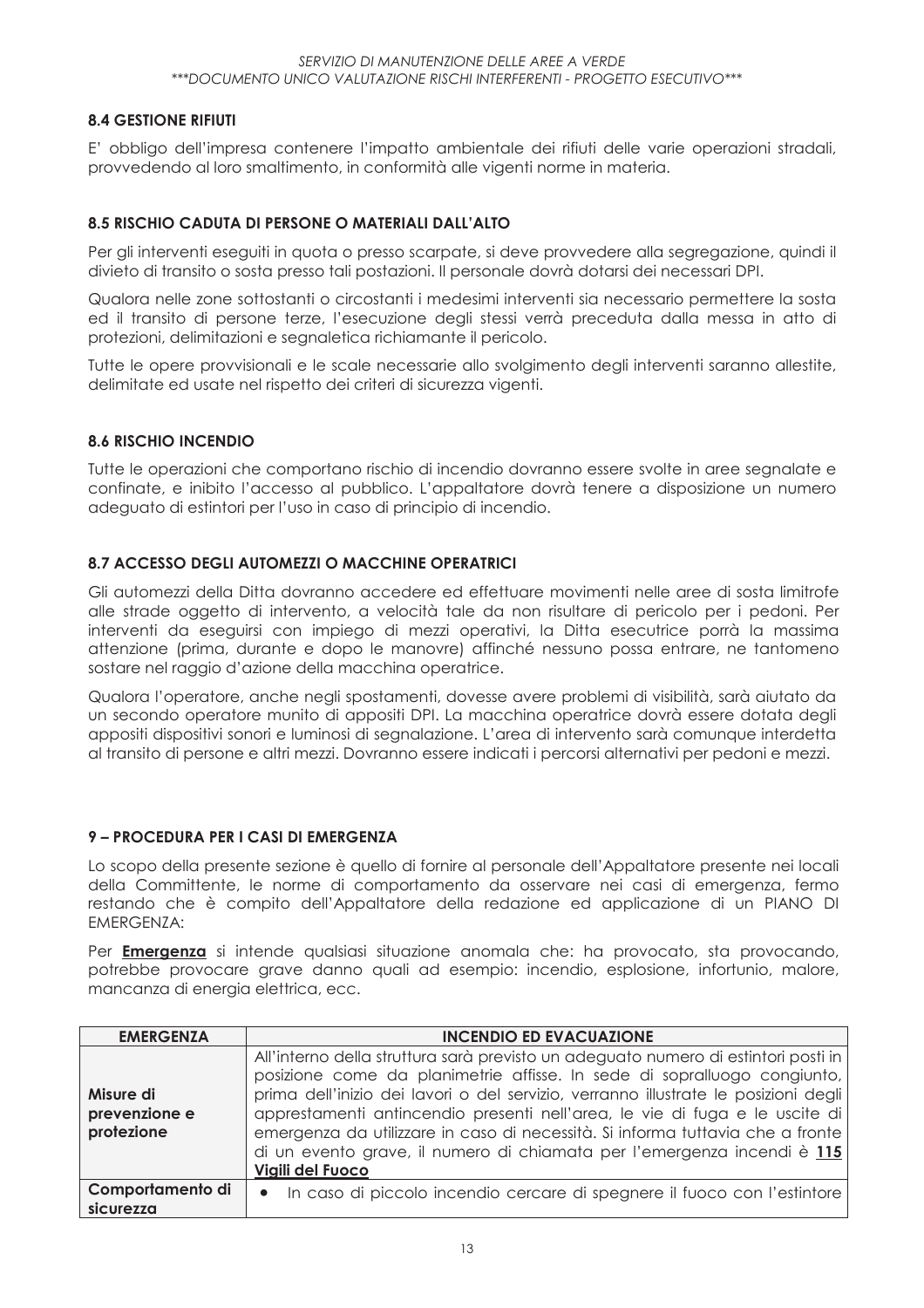|                               | posizionandovi con una uscita alle spalle e senza correre rischi.                                                                                                                                                                  |  |  |  |
|-------------------------------|------------------------------------------------------------------------------------------------------------------------------------------------------------------------------------------------------------------------------------|--|--|--|
|                               | Qualora l'operatore non riesce a spegnerlo, cercare di chiudere la                                                                                                                                                                 |  |  |  |
|                               | finestra ed uscire chiudendo la porta. Quindi:                                                                                                                                                                                     |  |  |  |
|                               | Dare l'allarme e fare uscire le persone presenti nei locali seguendo le                                                                                                                                                            |  |  |  |
|                               | vie di fuga ed indirizzandole al punto di ritrovo mantenendo la calma.                                                                                                                                                             |  |  |  |
|                               | Avvertite i Vigili del Fuoco - 112                                                                                                                                                                                                 |  |  |  |
|                               | Togliere la corrente dal quadro elettrico azionando l'interruttore                                                                                                                                                                 |  |  |  |
|                               | generale.                                                                                                                                                                                                                          |  |  |  |
|                               | Recarsi al punto di ritrovo e verificare la presenza dei colleghi                                                                                                                                                                  |  |  |  |
|                               | Attendere l'arrivo dei pompieri.                                                                                                                                                                                                   |  |  |  |
| <b>EMERGENZA</b>              | <b>PRONTO SOCCORSO</b>                                                                                                                                                                                                             |  |  |  |
| Misure di                     | L'Appaltatore deve dotare il proprio personale distaccato di un pacchetto di                                                                                                                                                       |  |  |  |
| prevenzione e                 | medicazione e di un sistema di comunicazione da utilizzare in emergenza                                                                                                                                                            |  |  |  |
| protezione                    | come disposto dal DM 388/03 nelle aree oggetto dell'intervento.                                                                                                                                                                    |  |  |  |
|                               | Qualora Vi trovaste nella necessità di un intervento di Pronto Soccorso,<br>$\bullet$<br>intervenite solo se ne avete la possibilità e se siete in possesso della<br>qualifica di addetto al Pronto Soccorso secondo il DM 388/03. |  |  |  |
| Comportamento di<br>sicurezza | Utilizzate i presidi sanitari presenti nella cassetta di pronto soccorso o nel<br>$\bullet$<br>pacchetto di medicazione.                                                                                                           |  |  |  |
|                               | Si informa tuttavia che a fronte di un evento grave è necessario chiamare<br>$\bullet$<br>il 112 Pronto Soccorso.                                                                                                                  |  |  |  |

#### **10-PRESCRIZIONI**

In applicazione al D. Lgs. 81/2008 smi, ogni lavoratore della ditta Appaltatrice dovrà essere munito di tessera di riconoscimento, corredata di fotografia, contenente le sue generalità e l'indicazione del Ddl

#### Norme generali e divieti

Viene prescritto per tutti i luoghi di lavoro quanto segue:

- E' VIETATO FUMARE;
- E' VIETATO PORTARE SUL LUOGO DI LAVORO E UTILIZZARE ATTREZZATURE E SOSTANZE NON ESPRESSAMENTE AUTORIZZATE DAL REFERENTE DELLA SEDE OVE SI SVOLGE IL LAVORO;
- LE ATTREZZATURE UTILIZZATE DEVONO ESSERE CONFORMI ALLE NORME IN VIGORE;  $\bullet$
- E' NECESSARIO COORDINARE SEMPRE LA PROPRIA ATTIVITA' CON II REFERENTE DELLA SEDE  $\bullet$ OVE SI SVOLGE IL LAVORO PER LA NORMALE ATTIVITA' E PER IL COMPORTAMENTO IN CASO DI EMERGENZA ED EVACUAZIONE:
- IN CASO DI PERCEZIONE DI UN POTENZIALE PERICOLO AVVERTIRE IMMEDIATAMENTE GLI  $\bullet$ ADDETTI ALL'EMERGENZA;
- . NON TOCCARE E/O MANIPOLARE DI PROPRIA INIZIATIVA PRODOTTI, POLVERI, SOSTANZE CHIMICHE SENZA AVER FATTO RICHIESTA AI RESPONSABILI PREPOSTI ED AVER PROVVEDUTO A INFORMARE II PERSONALE ADDETTO

#### 11 - ONERI PER LA SICUREZZA

I costi della sicurezza, valutati a parte basandosi sulle indicazioni del presente documento, non sono soggetti a ribasso d'asta e riguardano tutte quelle misure preventive e protettive necessarie per l'eliminazione o la riduzione dei rischi interferenti.

Tali costi sono valutati dalla ditta Committente ed indicati nel contratto, come da allegato XV del DLgs 81/08.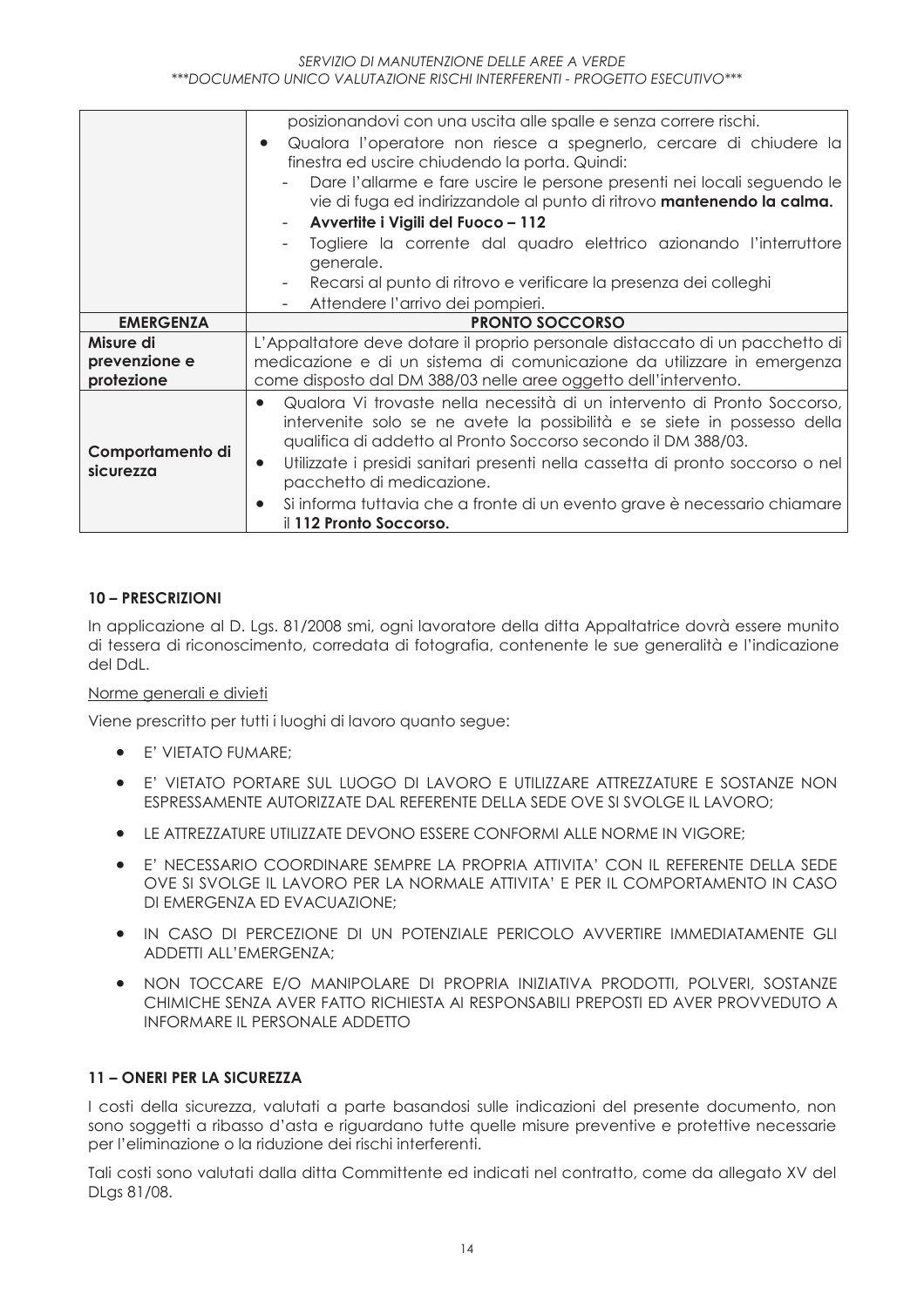Restano a carico dell'appaltatore i costi relativi agli adempimenti esclusivamente connessi con gli aspetti gestionali dell'attività di lavoro (come esempio a titolo non esaustivo: RSPP, formazione ed informazione dei lavori, corsi per antincendio re primo soccorso, visite mediche di idoneità e quant'alto riconducibile alle norme di sicurezza).

I costi relativi per la sicurezza, già annotati nel contratto di Appalto, sono riassunti nella seguente tabella:

| Appaltatore | COMUNE DI VINCI - Città Metropolitana di Firenze - P.zza Leonardo da Vinci<br>n. 29 - 50059 Vinci (FI) |
|-------------|--------------------------------------------------------------------------------------------------------|
| Servizio    | Manutenzione aree a Verde del Comune di Vinci                                                          |
|             | Ubicazione/fabbricato   Strade Comune di Vinci                                                         |

#### **DUVRI - STIMA COSTI DELLA SICUREZZA**

| n.             | n.                        | <b>Descrizione voce</b>                                                    | Dimensioni     |                |      | Qt              | <b>Importo</b> |               |  |  |
|----------------|---------------------------|----------------------------------------------------------------------------|----------------|----------------|------|-----------------|----------------|---------------|--|--|
|                | prezziario                |                                                                            | dim.           | dim.           | dim. |                 | Unitario       | <b>Totale</b> |  |  |
|                | Prezzo di                 | Gestione interferenze - Riunioni di coordinamento: n. 1                    |                |                |      |                 |                |               |  |  |
|                |                           | riunione ogni 2 mesi con n. 3 operatori per n. 2                           | 3              | 2              |      | 6               | € 28.000       | € 168,00      |  |  |
|                | mercato                   | ore/cadauna                                                                |                |                |      |                 |                |               |  |  |
| $\overline{2}$ |                           | Prezzo di Segnaletica varia con rotolo nastro segnaletico B/R con          |                |                |      | 5               | € 5.000        | € 25,00       |  |  |
|                | mercato                   | dispensatore - mt.10                                                       |                |                |      |                 |                |               |  |  |
|                |                           | Segnaletica - Segnale stradale tondo da cantiere, per la                   |                |                |      |                 |                |               |  |  |
|                | TOS22_17.                 | segnalazione temporanea, in lamiera di alluminio spessore                  |                |                |      |                 |                |               |  |  |
|                | 3 P07,002.00              | 25/10, interamente ricoperto con pellicola, montato su                     |                |                |      | 10 <sup>1</sup> | € 22.185       | € 221.85      |  |  |
|                |                           | portasegnale con maniglia di trasporto in lamiera                          |                |                |      |                 |                |               |  |  |
|                | 7                         | stampata e verniciata con sbarra stabilizzatrice porta                     |                |                |      |                 |                |               |  |  |
|                |                           | zavorra, cl.2.                                                             |                |                |      |                 |                |               |  |  |
|                | TOS22_17.                 | Sacchi in tela plastificata rinforzata, possono contenere Kg               |                |                |      |                 |                |               |  |  |
|                | P07.002.00                | 25 di sabbia arrivando a metà capienza, misure cm 60x40                    |                |                |      | 20              | €4.908         | €98.16        |  |  |
|                | 9                         |                                                                            |                |                |      |                 |                |               |  |  |
|                |                           | TOS22_17. Attrezzature di primo soccorso - Cassetta ontenente              |                |                |      |                 |                |               |  |  |
|                |                           | 5 P07.003.00 presidi medicali prescritti dall'allegato 1 D.M. 15.7.2003 n. |                |                |      |                 | € 77.669       | € 77,67       |  |  |
|                |                           | 389                                                                        |                |                |      |                 |                |               |  |  |
|                |                           | TOS22_RU Movieri a terra o lavoratori preposti alla segnalazione dei       |                |                |      |                 |                |               |  |  |
|                |                           | M04.002.0 pericoli durante gli interventi (Operaio agricolo comune):       | $\overline{2}$ | $\overline{4}$ |      | 5               | € 19.43        | € 388,60      |  |  |
|                | 05                        | n. 2 persone, per 4 ore, per 5 v olte                                      |                |                |      |                 |                |               |  |  |
|                | <b>TOTALE escluso IVA</b> |                                                                            |                | € 979,28       |      |                 |                |               |  |  |

Tali costi – stimati con riferimento all'appalto – non sono da ritenersi fissi e invariabili ma suscettibili di variazione in aumento o decremento in relazione alle reali necessità operative ed esigenze di prevenzione.

#### 12. INFORMAZIONE DEI LAVORATORI, COMMITTENTE E DITTA APPALTATRICE

Il presente Documento Unico di Valutazione dei Rischi da Interferenze sarà posto all'attenzione di tutti i lavoratori, sia della ditta Committente (che lavorano nell'area dove avverrà l'intervento) che della ditta Appaltatrice del servizio, tramite Riunione informativa che si effettuerà in data tutti i lavoratori saranno informati dei rischi da interferenze individuati, delle misure di prevenzione e protezione da adottare e delle norme procedurali per eseguire ciascuna mansione Iavorativa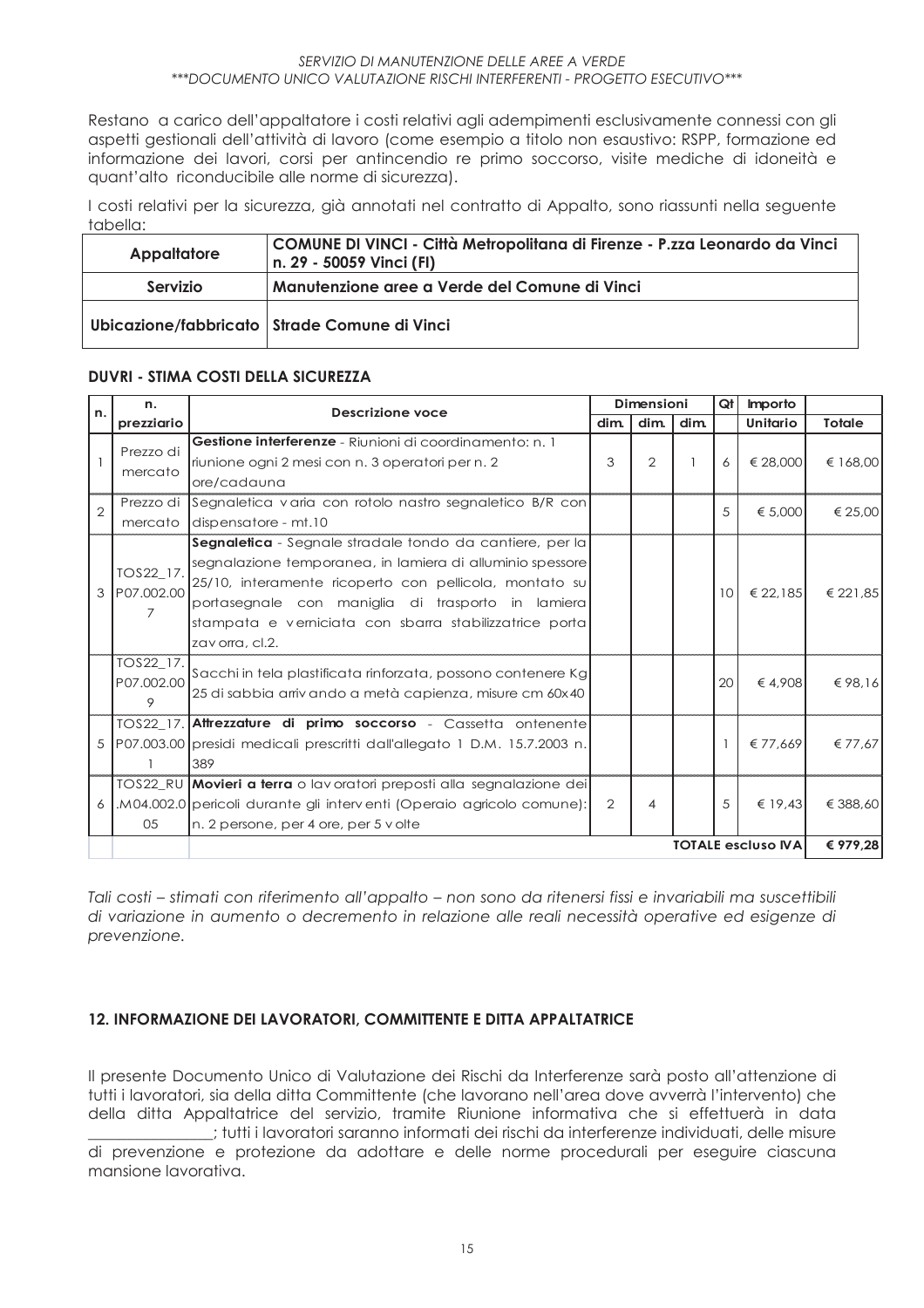#### Ditta Committente (Da compilare dopo gara)

| <b>Cognome e Nome</b> | <b>Mansione</b> | Firma |
|-----------------------|-----------------|-------|
|                       |                 |       |
|                       |                 |       |
|                       |                 |       |
|                       |                 |       |
|                       |                 |       |
|                       |                 |       |
|                       |                 |       |
|                       |                 |       |
|                       |                 |       |

#### Ditta Appaltatrice (Da compilare dopo gara)

| <b>Cognome e Nome</b> | <b>Mansione</b> | Firma |
|-----------------------|-----------------|-------|
|                       |                 |       |
|                       |                 |       |
|                       |                 |       |
|                       |                 |       |
|                       |                 |       |
|                       |                 |       |
|                       |                 |       |
|                       |                 |       |
|                       |                 |       |
|                       |                 |       |
|                       |                 |       |
|                       |                 |       |

#### **13 - AGGIORNAMENTO DEL DUVRI**

Il presente Documento Unico di Valutazione dei Rischi da Interferenze è un documento "dinamico" per cui la Valutazione dei Rischi da Interferenze deve essere necessariamente aggiornata al mutare delle situazioni originarie o da quelle espresse nel presente Documento, quali l'intervento di possibili sub - appaltatori, lavoratori autonomi, ulteriori forniture e servizi nonché in caso di modifiche di tipo tecnico, logistico o organizzativo che saranno necessarie nel corso dell'esecuzione dell'attività previste.

#### **14 - DISPOSIZIONI FINALI**

La ditta Committente e la ditta Appaltatrice, avendo cooperato per la stesura del Documento di Valutazione del Rischio di Interferenze, approvano e sottoscrivono quanto riportato all'interno delle pagine precedenti e dichiarano di aver adempiuto a tutti gli obblighi dell'art. 26 del D.Lgs. 81/08.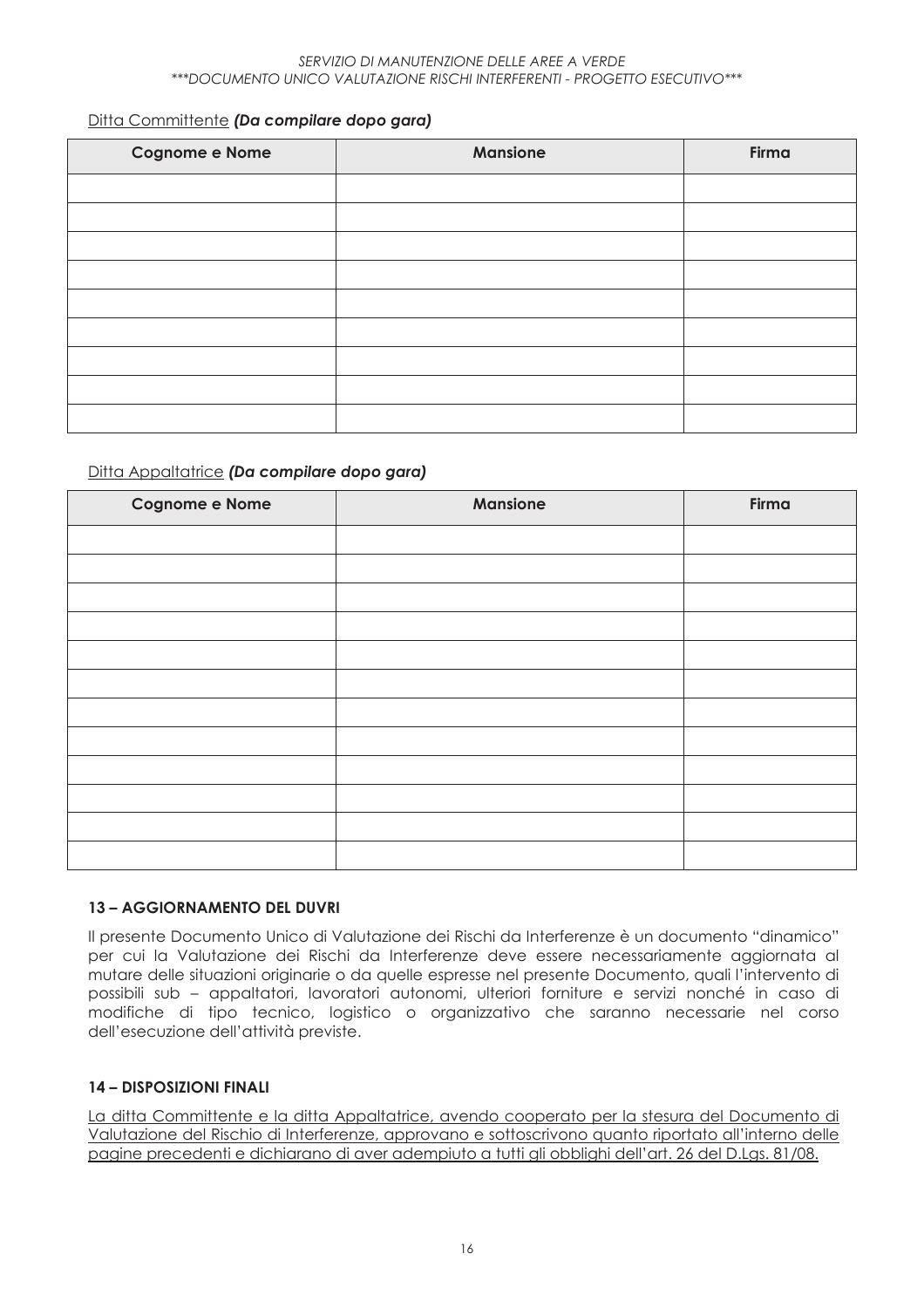<u>La ditta Committente e la ditta Appaltatrice dichiarano inoltre di informare i lavoratori riguardo al</u> <u>contenuto trattato nel presente Documento, al fine della prevenzione e della sicurezza dell'attività</u> <u>lavorativa.</u>

> DdL Committente Ing. Claudia PERUZZI

**JJJJJJJJJJJJJJJJJJJJJJJJJJJJJJJJJJJJ**

**Example 1** DdL ditta Appaltatrice

**JJJJJJJJJJJJJJJJJJJJJJJJJJJJJJJJJJJJ**

Per presa visione Referente Committente Geom. Francesco LAMANNA

Per presa visione Referente ditta Appaltatrice

Per presa visione

**JJJJJJJJJJJJJJJJJJJJJJJJJJJJJJJJJJJJ**

RLS Committente Sig. Fabio NESTI

**JJJJJJJJJJJJJJJJJJJJJJJJJJJJJJJJJJJJ**

Per presa visione *RLS* ditta Appaltatrice

**JJJJJJJJJJJJJJJJJJJJJJJJJJJJJJJJJJJJ**

**JJJJJJJJJJJJJJJJJJJJJJJJJJJJJJJJJJJJ**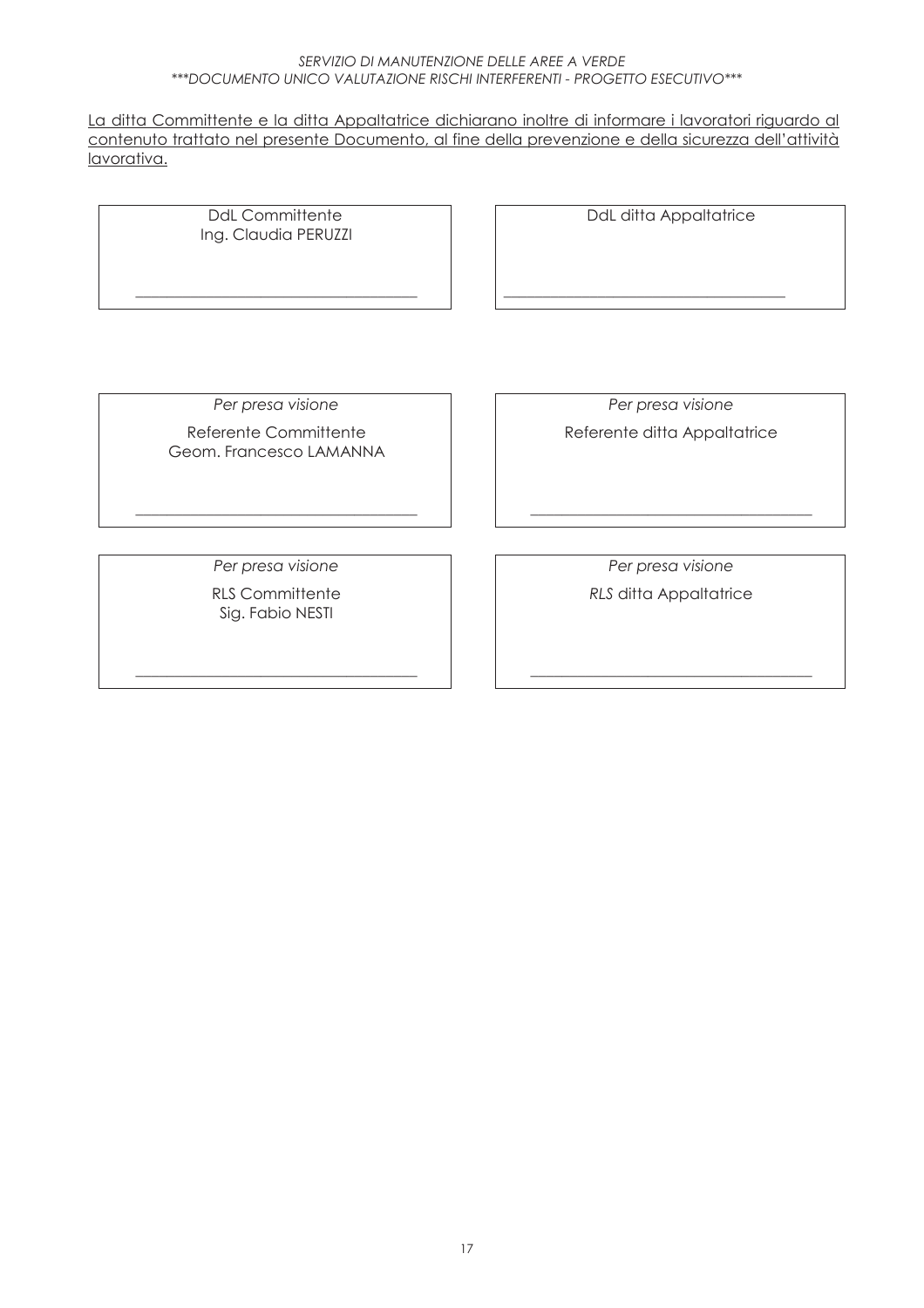#### Allegato 1

# AUTOCERTIFICAZIONE AI SENSI DEL DPR 28/12/2000 n. 445 **VERIFICA IDONEITA' TECNICO PROFESSIONALE (allegato XVII al DLgs 81/08)**

(Vedasi documento a parte)

#### O SOPRALLUOGO E VERBALE DI SOPRALLUOGO

#### O SOPRAILIJOGO E VERRAJE DI COORDINAMENTO

(barrare il tipo)

In relazione all'incarico che la Ditta Appaltatrice  $h\alpha$ ricevuto dal Committente, Comune di VINCI - Settore 3 - Uso e Assetto del Territorio, di svolgere le attività di cui all'affidamento Det. n. \_\_\_\_\_\_\_\_\_\_\_\_\_\_\_\_ presso Aree a Verde del Comune di Vinci (FI).

I sottoscritti, nelle rispettive qualità di:

- Referente del Committente: Geom Francesco LAMANNA;
- Referente tecnico della Ditta Appaltatrice:

#### **DICHIARANO**

- 1) di aver eseguito congiuntamente, in data odierna, un sopralluogo preventivo sui luoghi ove si dovrà svolgere il servizio in appalto, allo scopo di valutare i rischi presenti riferibili all'ambiente di lavoro ed all'interferenza tra le attività presenti, nonché di mettere la Ditta Appaltatrice nelle condizioni di informare i propri lavoratori sui rischi presenti nei luoghi dove essi dovranno operare, così come richiesto dall'art. 26 del D.Las 81/08:
- 2) di aver riscontrato, nel corso del sopralluogo medesimo, i seguenti pericoli e/o rischi per i quali sono state definite le opportune azioni preventive e comportamentali:

| <b>AREA DI LAVORO</b> | <b>DESCRIZIONE DEL RISCHIO</b> | <b>AZIONE PREVENTIVA E/O DI</b><br><b>COMPORTAMENTO</b> |
|-----------------------|--------------------------------|---------------------------------------------------------|
|                       |                                |                                                         |
|                       |                                |                                                         |
|                       |                                |                                                         |
|                       |                                |                                                         |
|                       |                                |                                                         |
|                       |                                |                                                         |
|                       |                                |                                                         |
|                       |                                |                                                         |
|                       |                                |                                                         |
|                       |                                |                                                         |
|                       |                                |                                                         |

- 3) che la Ditta Appaltatrice è autorizzata all'utilizzo delle sequenti attrezzature di proprietà del
- 4) che ......

Resta inteso che il Referente della Ditta Appaltatrice dovrà rivolgersi al Referente del Committente ogni qualvolta ritenga necessario verificare eventuali situazioni di potenziale rischio, riferibile